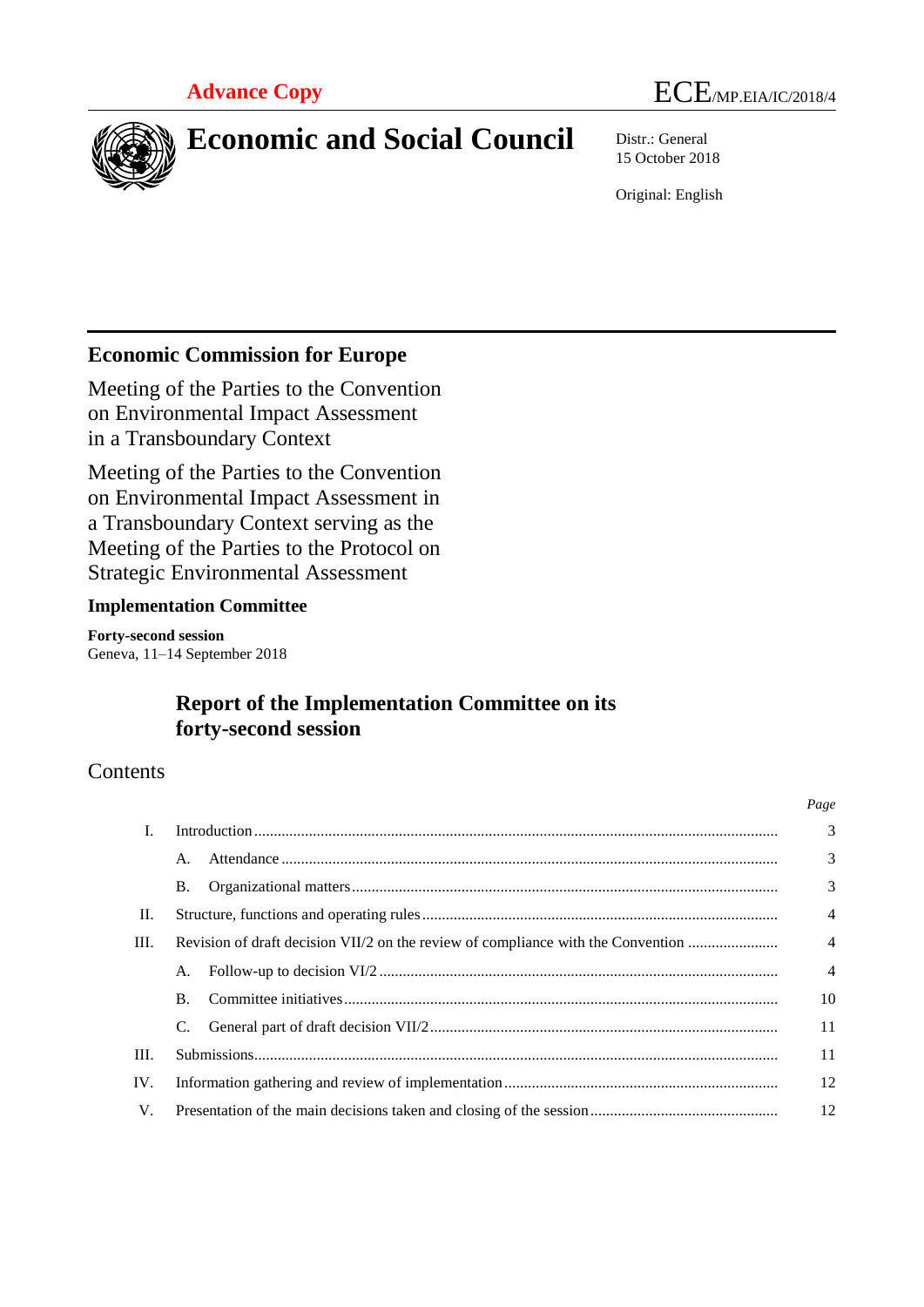### Annex

| Follow-up to decision VI/2 further to a submission by Lithuania concerning Belarus in respect |  |
|-----------------------------------------------------------------------------------------------|--|
|                                                                                               |  |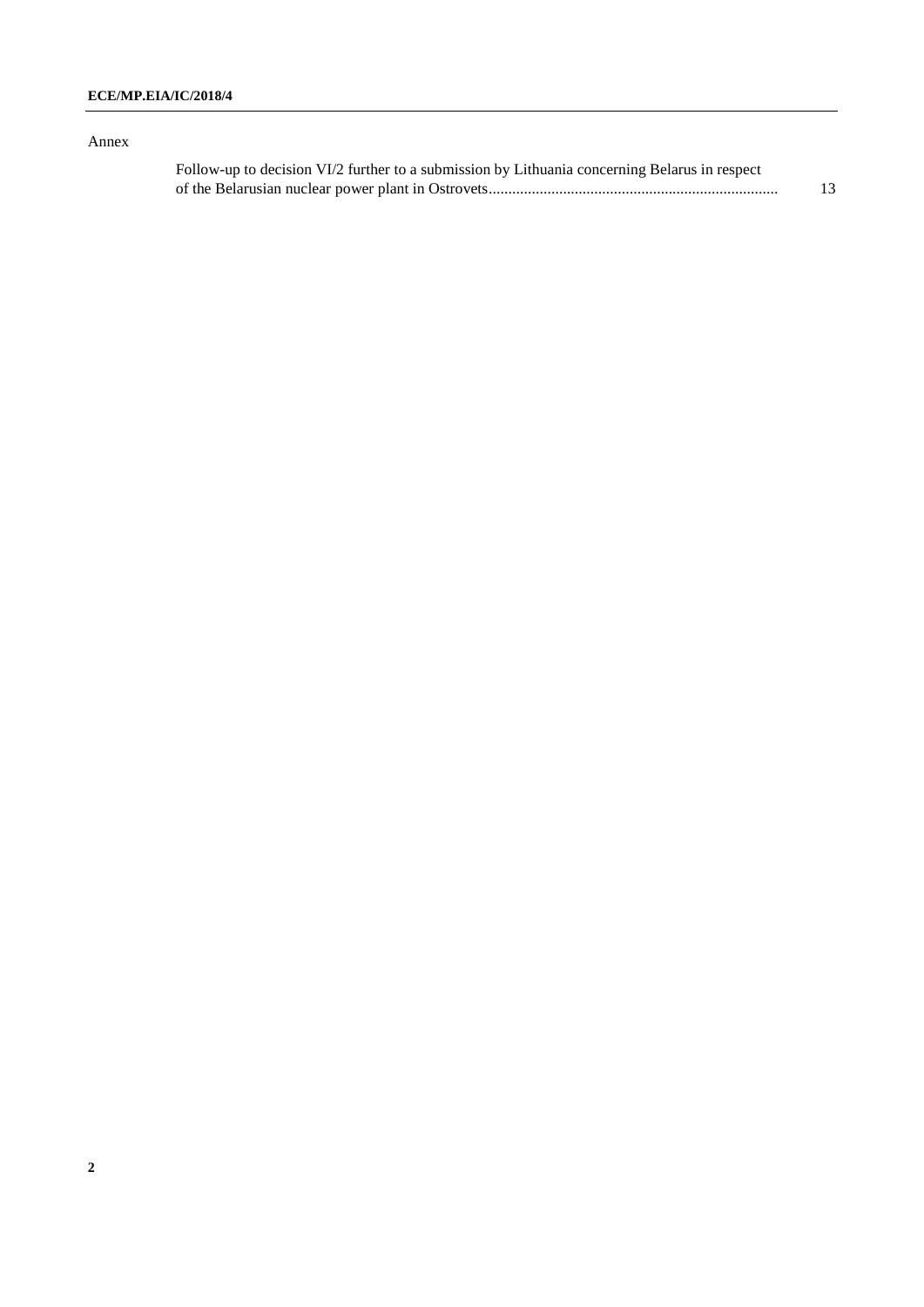### **I. Introduction**

1. The-forty second session of the Implementation Committee under the Convention on Environmental Impact Assessment in a Transboundary Context (Espoo Convention) and its Protocol on Strategic Environmental Assessment was held from 11 to 14 September 2018 in Geneva.

### **A. Attendance**

2. The following members of the Implementation Committee for Convention and Protocol matters attended the session: Aysel Babayeva (Azerbaijan); Anders Bengtsson (Sweden); Volodymyr Buchko (Ukraine); Libor Dvorak (Czechia); Maria do Carmo Figueira (Portugal); Kaupo Heinma (Estonia); Zsuzsanna Pocsai (Hungary); Romas Švedas (Lithuania); Lasse Tallskog (Finland); and Nadezhda Zdanevich (Belarus).

### **B. Organizational matters**

3. The Chair of the Implementation Committee opened the session.

4. The secretariat informed the Committee about the relevant outcomes of the seventh meeting of the Working Group on Environmental Impact Assessment and Strategic Environmental Assessment (28–30 May 2018). With regard to the intermediary session of the Meeting of the Parties to the Convention, being held primarily to finalize draft decision VII/2 on compliance with the Convention (ECE/MP.EIA/2017/8), the Working Group had supported the Bureau's decision to hold the session in Geneva from 5 to 7 February 2019. It had welcomed the Implementation Committee's revisions to the draft decision and had supported the splitting of decision VII/2 into one general decision (IS/1) and several country-specific decisions (IS/1a–IS/1h), as decided by the Committee at its forty-first session (13–16 March 2018).

5. The secretariat noted that comments on the revised draft decisions had been provided by the delegations of Armenia, Azerbaijan, Belarus and ClientEarth, both during and after the Working Group's seventh meeting, and that the comments had subsequently been made available to the Committee in advance of its present session for consideration in the finalization of the revised draft decisions. The secretariat recalled that the Meeting of the Parties had also requested the Committee, in revising draft decision VII/2, to take into account the Committee's deliberations at its ad hoc session (Minsk, 12 June 2017) and the discussions held during and in the margins of the seventh session of the Meeting of the Parties (Minsk, 13–16 June 2017).

6. The Committee was also informed about the progress by the ad hoc working group established by the Meeting of the Parties to the Convention at its seventh session in preparing draft guidance on the application of the Convention to the lifetime extension of nuclear power plants. As decided by the Working Group, the ad hoc group was expected to report on progress to the intermediary session of the Meeting of the Parties (Geneva, 5–7 February 2019) and, based on the input from the Parties, finalize the guidance for consideration by the Meeting of the Parties at its eighth session, preliminarily scheduled to be held in December 2020.

7. Regarding the organization of its work at its present session, the Committee agreed to prioritize the revision of draft decision VII/2, bearing in mind the deadline of early November 2018 for the secretariat to process official documents for the intermediary session of the Meeting of the Parties. At the request of the Committee member from Ukraine, the Committee also agreed to review and, as necessary, propose revisions to, its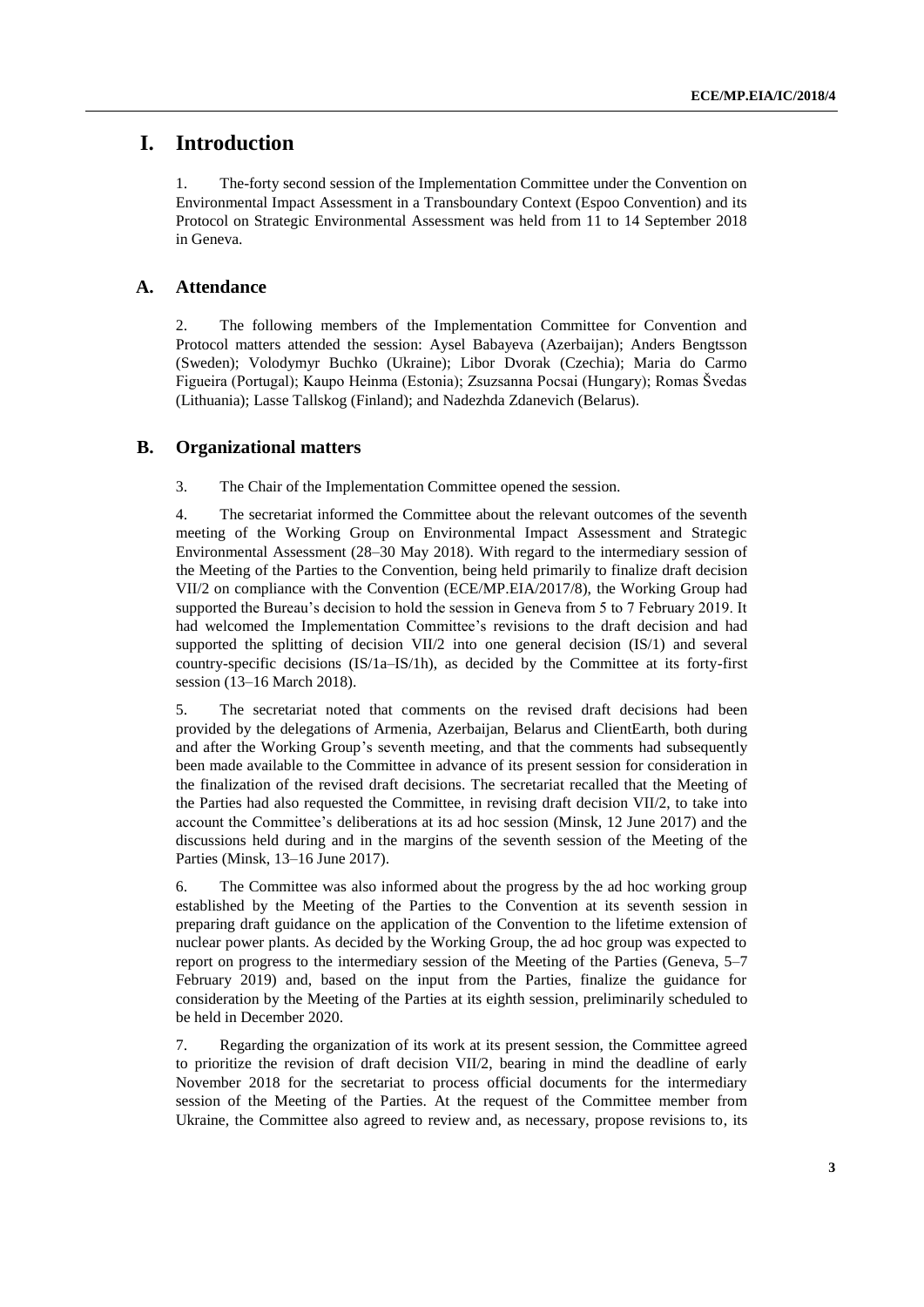structure, functions and operating rules to clarify the process for the follow-up to decision VI/2 (ECE/MP.EIA/20/Add.2-ECE/MP.EIA/SEA/4/Add.2) and subsequent decisions of the Meeting of the Parties. Considering its full agenda, and pending the outcomes of work of the ad hoc group and the related decisions by the Meeting of the Parties, the Committee postponed its consideration of the information gathered in relation to the lifetime extension of nuclear power plants and units.<sup>1</sup> Time permitting, it agreed to address other pending information-gathering matters. With the above adjustments, the Committee adopted its agenda as set out in document ECE/MP.EIA/IC/2018/3.

## **II. Structure, functions and operating rules**

8. The Committee considered the proposal of the Committee member from Ukraine that, prior to finalizing draft decisions that followed up previous decisions of the Meetings of the Parties, the Committee should send them to the concerned Parties for comments and should take any comments made into consideration when finalizing the decisions. The Committee noted that the role of "follow-up" draft decisions was to assess, based on the information provided by the concerned Parties, to what extent a Party had fulfilled the requests from the Meetings of the Parties within a three-year intersessional period. In their annual reports to the Committee, the concerned Parties could provide evidence of their progress in complying with a decision and were then informed by a letter about the Committee's assessment of that progress. That assessment was also recorded in the publicly available reports on the Committee's sessions. The Parties could at any time comment the Committee's assessment in writing. The draft decisions on compliance were also presented to all the Parties for information and comments at the meetings of the Working Group that preceded the sessions of the Meetings of the Parties, and any comments received were submitted for the Committee's consideration. The Committee acknowledged the importance to continue to involve the concerned Parties in the preparation of the draft decisions. Following discussions, it deemed that it was neither relevant nor feasible to create additional consultation procedures for that purpose.

# **III. Revision of draft decision VII/2 on the review of compliance with the Convention**

#### **A. Follow-up to decision VI/2**

9. Discussions on the follow-up to decision VI/2 of the Meeting of the Parties to the Convention on the review of compliance with the Convention (see ECE/MP.EIA/20/Add.1- ECE/MP.EIA/SEA/4/Add.1) were not open to observers, in accordance with rule 17, paragraph 1, of the Committee's operating rules.<sup>2</sup> The Committee members nominated by Azerbaijan, Belarus, Lithuania and Ukraine were absent during the Committee's consideration of matters in relation to which a direct or indirect conflict of interest could arise.

<sup>&</sup>lt;sup>1</sup> I.e., information regarding Belgium, the Doel and Tihange nuclear power plants (EIA/IC/INFO/18); Czechia, the Dukovany nuclear power plant (EIA/IC/INFO/19); the Netherlands, the Borssele nuclear power plant (EIA/IC/INFO/15); and Ukraine, the Khmelnitsky, South Ukrainian, and Zoporizhia nuclear power plants and power units 3 and 4 at the Rivne nuclear power plant (EIA/IC/INFO/20).

<sup>&</sup>lt;sup>2</sup> The Committee's operating rules were adopted by decision IV/2, annex IV (see ECE/MP.EIA/10) and then later amended by decisions V/4 (see ECE/MP.EIA/15) and VI/2.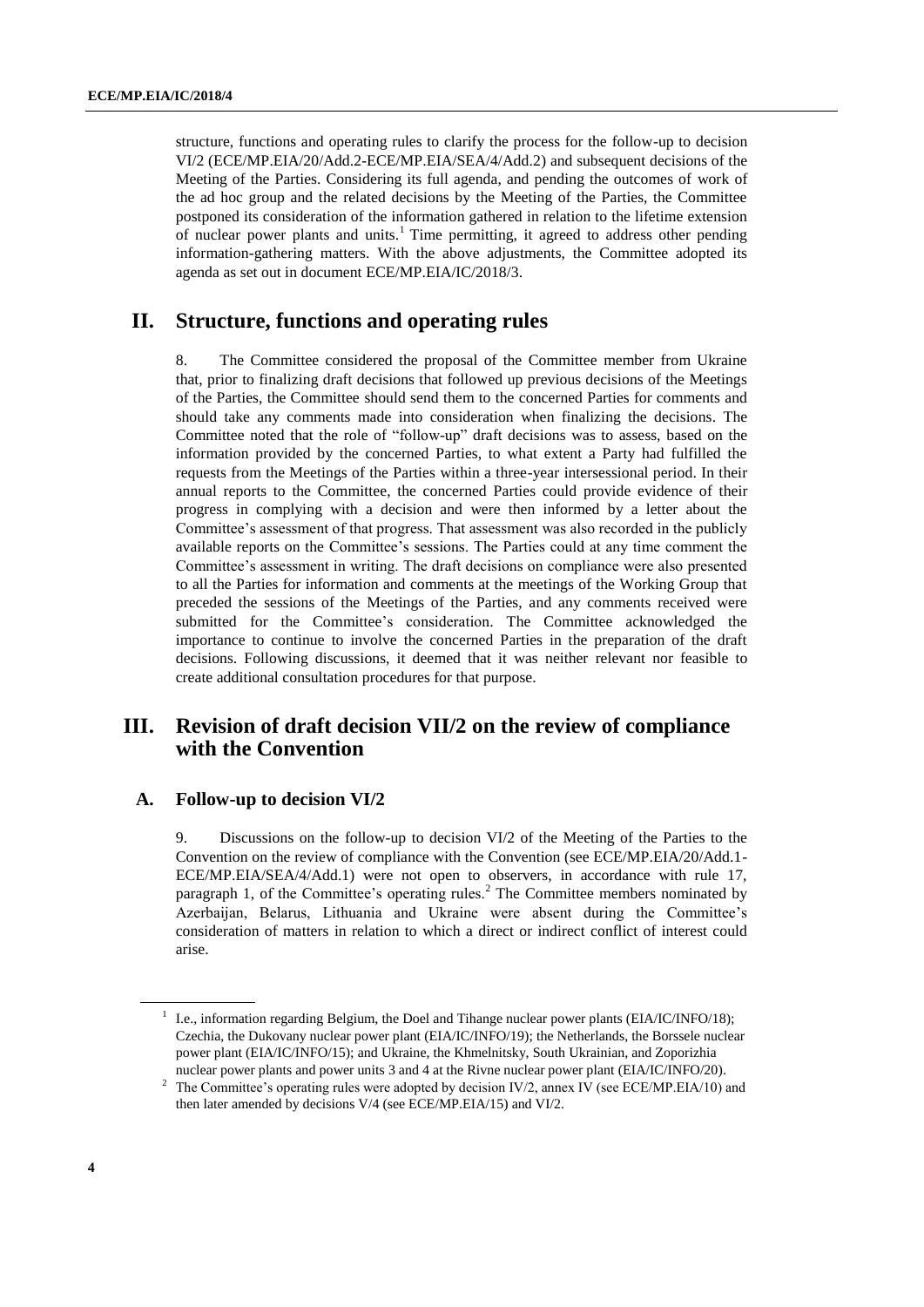#### **1. Armenia**

#### **(a) National legislation to implement the Convention (EIA/IC/CI/1)**<sup>3</sup>

10. The Committee considered the follow-up by Armenia to decision VI/2 (paras. 29– 35), further to a Committee initiative on a specific compliance issue related to Armenia (EIA/IC/CI/1) opened at the Committee's eleventh session (13–14 February 2007), and reviewed draft decision IS/1a on compliance by Armenia with its obligations under the Convention in respect of its national legislation. The Committee noted the comments Armenia had provided at the seventh meeting of the Working Group and the information Armenia had provided to the Committee on 13 July 2018 regarding the changes in its Government. Considering that the adoption of the law amending the Law on Environmental Impact Assessment and Expertise of 2014 was still pending, the Committee decided to not to change the text of draft decision IS/1a that had been agreed at its forty-first session.

11. The Committee requested the secretariat to transmit draft decision IS/1a to Armenia for information and to the Meeting of the Parties for consideration at its intermediary session.

#### **(b) Planned construction of a nuclear power station in Metsamor (EIA/IC/S/3)**<sup>4</sup>

12. The Committee considered the follow-up by Armenia to decision VI/2 (paras. 45– 46), further to a submission by Azerbaijan of 5 May 2011 concerning compliance by Armenia (EIA/IC/S/3), and finalized the text of draft decision IS/1b on compliance by Armenia with its obligations under the Convention in respect of a nuclear power plant in Metsamor. It noted the comments provided by Armenia and Azerbaijan at the seventh meeting of the Working Group and the information received from Azerbaijan dated 10 August 2018. In its comments and the information provided, Azerbaijan had reiterated its view that the Convention should be applied to any future project initiatives to be launched at the Metsamor nuclear power plant, in particular in respect to constructing new nuclear reactors.

13. The Committee requested the secretariat to transmit draft decision IS/1b to Armenia and Azerbaijan for information and to the Meeting of the Parties for consideration at its intermediary session.

#### **2. Azerbaijan (EIA/IC/CI/2)**

14. The Committee continued its consideration of the follow-up by Azerbaijan to decision VI/2 (paras. 38–44), further to a committee initiative on a specific compliance issue related to Azerbaijan (EIA/IC/CI/2) opened at the Committee's seventeenth session (14–18 September 2009), and its finalization of draft decision IS/1c regarding compliance by Azerbaijan with its obligations under the Convention in respect of its national legislation. Before leaving the room, the member nominated by Azerbaijan informed the Committee that the Law on Environmental Impact Assessment had entered into force in July 2018 and the Government was in the process of preparing six pieces of secondary legislation to implement that law. The secondary legislation would cover, among others, state ecological expertise, strategic environmental assessment, environmental impact assessment, transboundary environmental impact assessment and the procedure for

<sup>&</sup>lt;sup>3</sup> Information on Committee initiatives is available fro[m http://www.unece.org/environmental](http://www.unece.org/environmental-policy/conventions/environmental-assessment/areas-of-work/review-of-compliance/committee-initiative.html)[policy/conventions/environmental-assessment/areas-of-work/review-of-compliance/committee](http://www.unece.org/environmental-policy/conventions/environmental-assessment/areas-of-work/review-of-compliance/committee-initiative.html)[initiative.html.](http://www.unece.org/environmental-policy/conventions/environmental-assessment/areas-of-work/review-of-compliance/committee-initiative.html)

<sup>4</sup> Information on submissions by Parties concerning other Parties is available from [http://www.unece.org/env/eia/implementation/implementation\\_committee\\_matters.html.](http://www.unece.org/env/eia/implementation/implementation_committee_matters.html)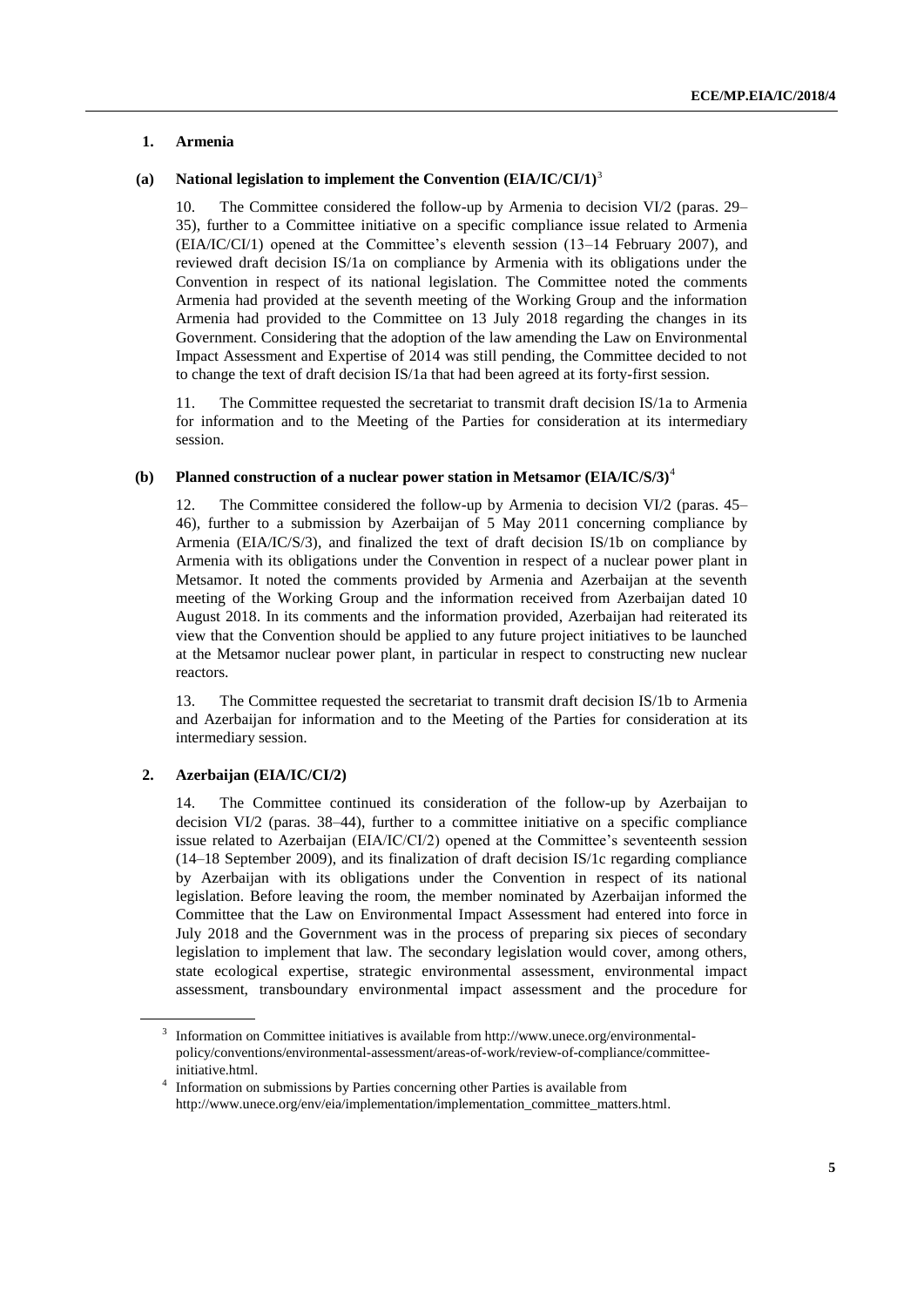certification of consultants on strategic environmental assessment and environmental impact assessment. The Government had also adopted a law amending the Law on Environmental Protection, to align it with the new Law on Environmental Impact Assessment.

15. The Committee noted the information provided by Azerbaijan in August 2018, in response to the Committee's request, including the English translations of the Law on Environmental Impact Assessment and the law amending the Law on Environmental Protection and a brief overview of the national environmental impact assessment and strategic environmental assessment legal schemes. However, the Committee regretted that the information requested had been submitted after the established deadline of 31 July 2018, which meant that the Committee did not have sufficient time to evaluate the newly adopted laws prior to finalizing draft decision IS/1c regarding compliance by Azerbaijan.

16. Taking into account the preliminary analysis of the Committee co-curators for the matter, and the draft assessment of the compatibility of the Law on Environmental Impact Assessment with the Convention and the Protocol prepared by an international expert, $5$  the Committee noted some deficiencies in the Law and some discrepancies between the Law, the Convention and the Protocol, and invited Azerbaijan to address them without delay.

17. The Committee agreed to evaluate the laws and the secondary legislation adopted vis-à-vis the Convention as a package upon the entry into force of the secondary legislation. It invited the secretariat to explore the possibilities to finance that legislative review through the new European Union-funded programme "EU4Environment", which was expected to start in late 2018.

The Committee then reviewed and finalized the text of draft decision IS/1c. The secretariat was requested to transmit draft decision IS/1c to Azerbaijan for information and to the Meeting of the Parties for consideration at its intermediary session.

#### **3. Ukraine**

#### **(a) Bystroe Canal Project (EIA/IC/S/1)**

Further to the discussions at its forty-first session, the Committee continued its consideration of the follow-up by Ukraine to decision VI/2 (paras. 15–28), further to a submission by Romania dated 26 May 2004 concerning compliance by Ukraine (EIA/IC/S/1), and the review of draft decision IS/1f on compliance by Ukraine with its obligations under the Convention in respect of the Danube-Black Sea Deep Water Navigation Canal in the Ukrainian sector of the Danube Delta (Bystroe Canal Project).

20. The Committee noted the information provided by Ukraine on 30 July 2018 that, following the entry into force of its Law on Environmental Impact Assessment in December 2018, Ukraine had adopted four pieces of secondary legislation and that the adoption of the secondary legislation on transboundary environmental impact assessment procedure was still pending.

21. The Committee also noted that since its forty-first session, at which Ukraine had expressed its genuine wish to bring the project into full compliance with the Convention as outlined in the draft road map that it had presented to the Committee, Ukraine had taken only limited steps to implement the road map. The Committee regretted that, despite the

<sup>&</sup>lt;sup>5</sup> The assessment was prepared in the context of the update of the "Overview of legislative and administrative reforms for implementing strategic environmental assessment in Eastern Europe and the Caucasus", presented as an informal document to the Working Group at its fifth meeting, which covers strategic environmental assessment and, as relevant also, environmental impact assessment.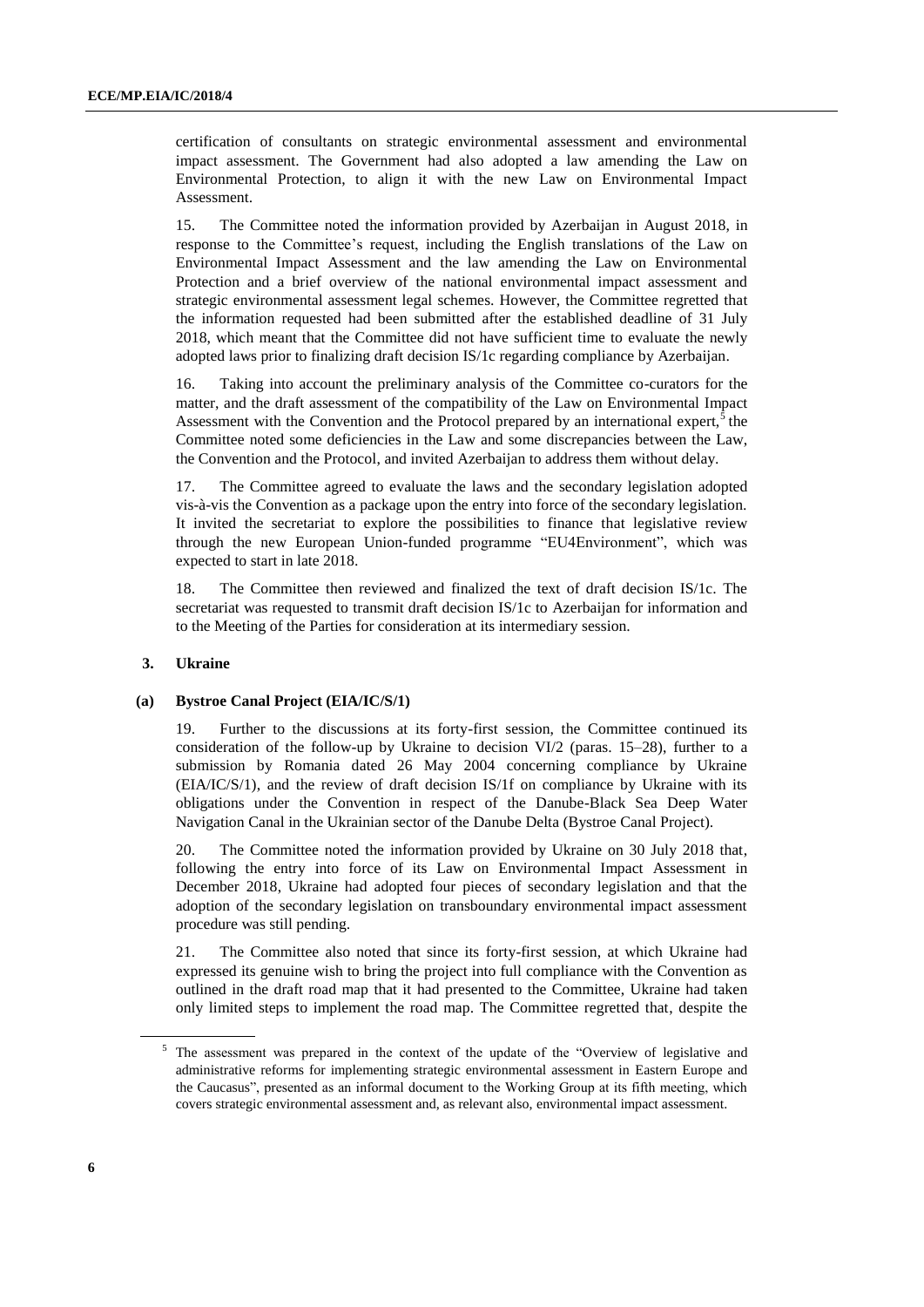Committee's request for it to do so, Ukraine had provided no information with regard to repealing the final decision on Phase I. The Committee also emphasized that, at its fortyfirst session, the Committee had not "adopted", "agreed" or "endorsed" the road map presented by Ukraine, as Ukraine had indicated in its letter to the Committee. Instead, the Committee had concluded that the draft road map represented a good basis and a way forward for bringing the project into full compliance with the Convention, and had pointed out that the list of the declared steps presented in the draft road map was not exhaustive (ECE/MP.EIA/IC/2018/2, para. 34).

22. The Committee welcomed the fact that, on 24 July 2018, Ukraine had transmitted to Romania the following documents:

(a) A draft bilateral agreement between Romania and Ukraine to implement the Convention, as revised in accordance with the new Law on Environmental Impact Assessment;

(b) A "draft" Monitoring Programme for the Bystroe Canal Project for the period 2017–2018.

23. The Committee also noted the information provided by Romania on 27 July 2018, including:

(a) Comments to draft decision IS/1f;

(b) The position of Romania concerning the road map prepared by Ukraine and the intent of the Government of Ukraine to launch a new Bystroe Canal Project;

Concerns regarding the announcement by Ukraine of plans to suspend works on the Project for three months, instead of stopping them until the Project complied with the provisions of the Convention;

- (d) That no progress had been reached in preparing the bilateral agreement;
- (e) Deficiencies in the Ukrainian report on the monitoring results in 2017;

(f) The readiness of Romania to assist Ukraine in assessing the damage and in developing a plan of compensatory measures, and therefore the need for bilateral consultations and constructive discussions between the Parties.

24. The Committee requested its Chair to write to the Government of Ukraine to thank it for the information provided and to reiterate its invitation to Ukraine:

(a) To complete its legislative reform of its environmental assessment system, including the adoption of the secondary legislation on transboundary environmental assessment procedure;

(b) To implement the road map without delay, including repealing the final decision on Phase I of the Bystroe Canal Project, and to provide documentation confirming that the respective steps and decisions had been taken;

(c) To enter into consultations with Romania on implementation of the road map, including assessing the damage and development of a plan of compensatory measures;

- (d) To supplement the monitoring reports with:
- (i) Baseline data that would allow the assessment of changes;

(ii) An assessment of the impact of the operation, including regular maintenance dredging and shipping traffic;

(e) To report to the Committee by 15 February 2019 on the progress achieved, and to substantiate its report with relevant documentation confirming that progress.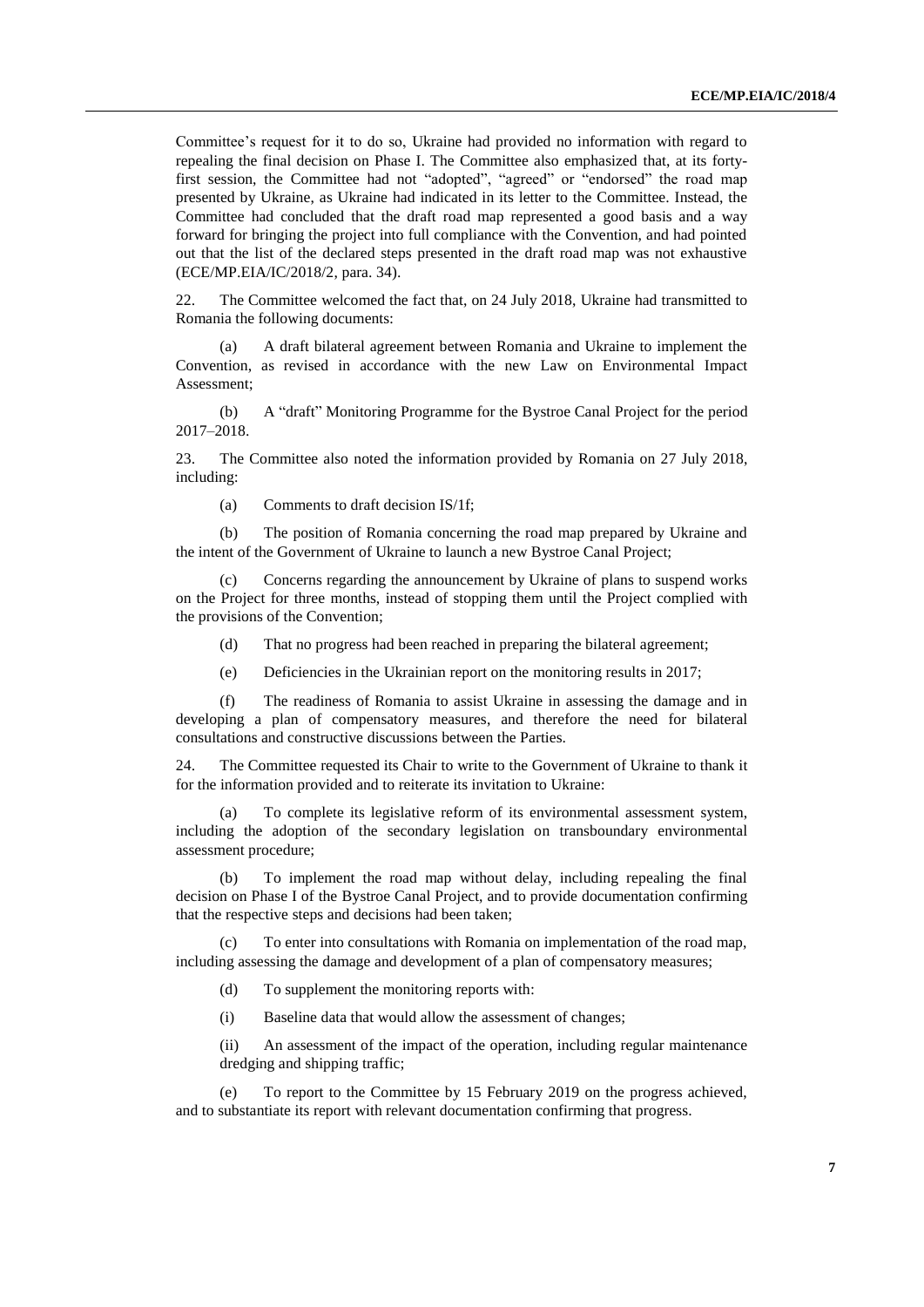25. The Chair was also asked to write to Romania to thank the Government for the information provided and to request the Government of Romania to transmit to the Government of Ukraine its comments with regard to the road map and the monitoring results. Finally, the Chair was requested to urge both Romania and Ukraine to accelerate the preparation and conclusion of the bilateral agreement to implement the Convention further to paragraph 27 of decision VI/2.

26. The Committee then finalized the text of draft decision IS/1f concerning compliance by Ukraine with the Convention with regard to the Bystroe Canal Project, and requested the secretariat to transmit the draft decision to Ukraine and Romania for information and to the Meeting of the Parties for consideration at its intermediary session. The Committee agreed to continue its consideration of the matter at its forty-fourth session based on the analysis of the information to be provided by Ukraine and Romania by the curator for the matter.

#### **(b) Rivne nuclear power plant (EIA/IC/CI/4)**

27. Further to the discussions at its forty-first session, the Committee continued its consideration of the follow-up by Ukraine to decision VI/2 (paras. 68–71), further to a Committee initiative (EIA/IC/CI/4) opened at the Committee's twenty-seventh session (12– 14 March 2013), and its revision of draft decision IS/1g on compliance by Ukraine with its obligations under the Convention in respect of extension of the lifetime of the Rivne nuclear power plant (Units 1 and 2).

28. At its forty-first session the Committee had requested its Chair to write to countries that had been notified by Ukraine in the context of the transboundary environmental impact assessment procedure on the Rivne nuclear power plant, asking them to provide copies of their responses to Ukraine and other relevant information. The Committee noted the information provided by the respective Parties that  $-$  in addition to Austria  $-$  Belarus, Hungary, Poland, Romania and Slovakia had responded to the notification by Ukraine of 29 January 2018 with regard to the extension of the lifetime of the Rivne nuclear power plant, expressing their wish to participate in a transboundary impact assessment procedure. The information had been communicated by Parties in letters dated 10 April 2018 (Hungary), 26 April 2018 (Slovakia), 7 May 2018 (Belarus), 10 May 2018 (Poland) and 27 July 2018 (Ukraine). Slovakia and Poland had requested Ukraine to address their comments and remarks concerning the scope of the environmental impact assessment when preparing the environmental impact assessment report. The Republic of Moldova had not responded to the notification.

29. The Committee also noted that, in its letter of 27 July 2018, Ukraine had not responded to the questions that the Committee had formulated at its forty-first session in order to clarify the nature of the proposed activity and the subsequent steps for, the timeline of and the progress made in carrying out the transboundary procedure with respect to the activity (ECE/MP.EIA/IC/2018/2, paras. 24–25). It also noted that, in line with article 3, paragraph 2, of the Convention, Ukraine should also provide clarifications regarding the nature of the proposed decision.

30. Taking into account the information made available to it, the Committee finalized the text of draft decision IS/1g. It requested the secretariat to transmit draft decision IS/1g to Ukraine for information and to the Meeting of the Parties for consideration at its intermediary session.

31. The Committee requested its Chair to write to Ukraine to inform it about the Committee's deliberations at its present session and to reiterate its request to the Government to carry out without delay the subsequent steps of the transboundary environmental impact assessment procedure on the lifetime extension of reactors 1 and 2 of the Rivne nuclear power plant, as outlined in paragraph 24 (b)–(d) of the Committee's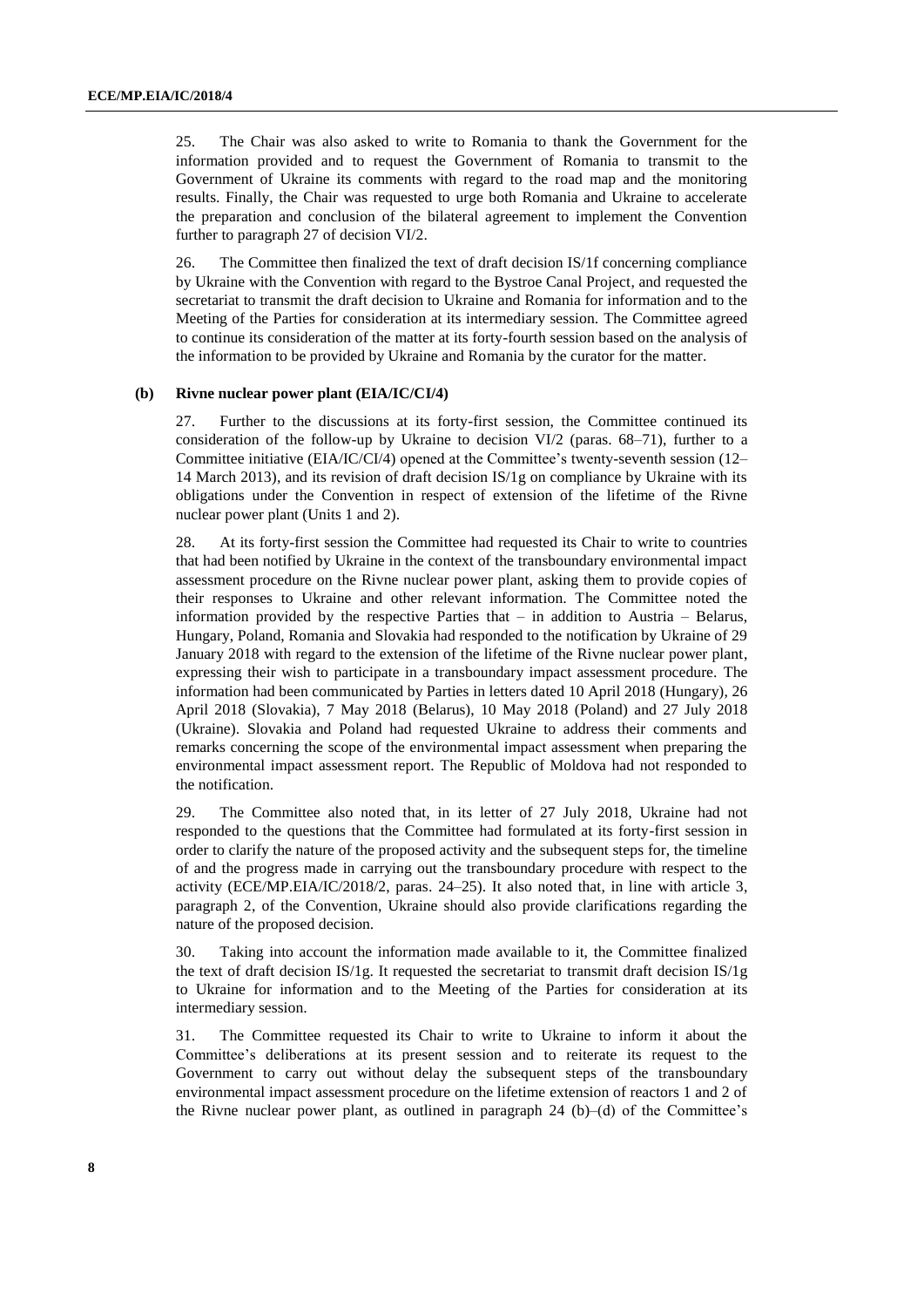report on its forty-first session, and to invite Ukraine to report accordingly on the progress made by 15 February 2019. The Committee also requested the Chair to write to the Republic of Moldova, reiterating the Committee's request for copies of its responses to the notification by Ukraine together with any other relevant information. The curator for the matter was invited to provide the analysis of the information for the Committee's consideration at its forty-fourth session.

#### **4. Belarus (EIA/IC/S/4)**

32. The first Vice-Chair of the Committee served as Chair for the Committee's consideration of the follow-up by Belarus to decision VI/2 (paras. 48–64), further to a submission by Lithuania of 16 June 2011 concerning compliance by Belarus (EIA/IC/S/4), and the revision of decision IS/1d on compliance by Belarus with its obligations under the Convention in respect of the Belarusian nuclear power plant in Ostrovets.

33. Further to its decision at its forty-first session, the Committee considered its analysis of the environmental impact assessment documentation prepared by Belarus with regard to the nuclear power plant in Ostrovets (see annex, paras. 21–29). In doing so, the Committee took into account the views of Lithuania provided in its letter of 28 May 2018 and the answers to the Committee's scientific and technical questions provided by Belarus on 9 July 2018.

34. The Committee found on the basis of its assessment that the environmental impact assessment documentation of Belarus on the nuclear power plant in Ostrovets included information that sufficiently addressed issues referred to in the Committee's technical and scientific questions related specifically to the Ostrovets site, including with regard to population density in the area around the nuclear power plant, water contamination and waste management. It also found that the environmental impact assessment documentation, which had been made available to the affected parties and the public, made a reference to locational alternatives for a nuclear power plant and to criteria for the site selection, but did not provide sufficient information supporting and justifying the selection of the Ostrovets site to take the final decision on the activity in accordance with the Convention.

35. On the basis of its findings, the Committee revised draft decision IS/1d, taking into account the comments provided by Belarus on the draft text at the seventh meeting of the Working Group.

36. The Committee requested the secretariat to transmit draft decision IS/1d to Belarus and Lithuania for information and to the Meeting of the Parties for its consideration at its intermediary session.

37. With reference to paragraph 63 of decision VI/2, and in order to facilitate consideration of the matter by the Meeting of the Parties at its intermediary session, the Committee agreed to annex to the present report a summary of its deliberations regarding the Belarusian nuclear power plant in Ostrovets since the sixth session of the Meeting of the Parties. It agreed that the details regarding the Committee's analysis of the environmental impact assessment documentation referred to in paragraphs 33 and 34 above should be included in the annex. In that regard, the Committee stressed that the annex should constitute an integral part of the report of its forty-second session and that the text of the report concerning Belarus (paras. 32–40) should be considered incomplete without the annex.

38. The Committee noted the concerns raised by Belarus at the seventh meeting of the Working Group regarding the Committee's working methods since September 2017 with regard to the matter. In particular, Belarus had been concerned that, despite the Committee's initial decision at its ad hoc session in Minsk in June 2017 to remove one of its questions from the list of technical and scientific questions agreed at its thirty-seventh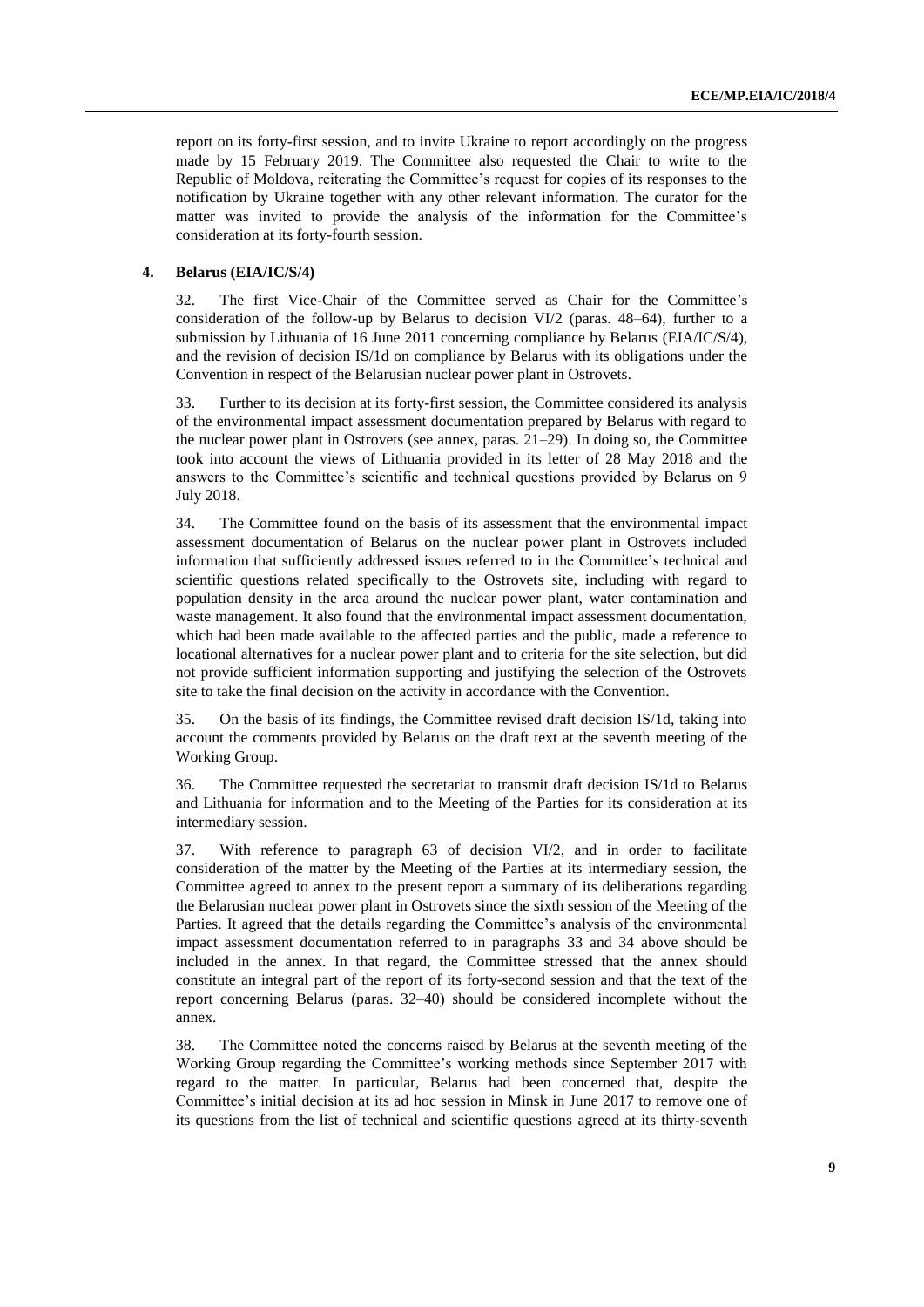session (5–7 December 2016) that had been formulated to assist the Committee in making a finding on the matter, the Committee had subsequently come to a different conclusion. Indeed, after an in-depth analysis of the International Atomic Energy Agency Site and External Events Design Review Service (SEED) mission report regarding the Belarusian nuclear power plant in Ostrovets at its fortieth session (5–7 December 2018), the Committee found that the report did not fully answer that question. Therefore, the Committee agreed to keep the question on the list, introducing some revisions to remove the part of the question that had been answered by the Site and External Events Design mission report.

39. The Committee recalled in that respect that Belarus had agreed to make the mission report available to the Committee by the end of April 2017, and that it had invited the cocurators to analyse the extent to which the report responded to its questions, provided that the report was released at least two weeks in advance of the seventh session of the Meeting of the Parties (Minsk, 13–16 June 2017). However, Belarus had provided the mission report only on the afternoon of 5 June 2017. Despite the delay, the Committee had nevertheless agreed to convene a last-minute ad hoc session back to back to the seventh session of the Meeting of the Parties to consider the information, with a view to supporting a constructive resolution of the compliance matter by the Parties in Minsk. The Committee admitted that, although it had acted in good faith, not having had sufficient time to analyse the report had led it to make a hasty decision.

40. Consequently, in the future, the Committee agreed to act according to its operating rule 11, paragraph 4 – that is, to consider any substantive and technical information only if it was presented to it through the secretariat at least two weeks prior to the session at which it was supposed to be considered.

### **B. Committee initiatives**

41. Discussions on Committee initiatives were not open to observers, in accordance with rule 17 of the Committee's operating rules.

#### **1. Committee initiative on the United Kingdom of Great Britain and Northern Ireland (EIA/IC/CI/5)**

42. The Committee reviewed and revised its findings and recommendations further to its initiative on the United Kingdom of Great Britain and Northern Ireland regarding the planned construction of the Hinkley Point C nuclear power plant (EIA/IC/CI/5). In preparing the draft revised findings and recommendations, the Committee took into account information provided by the following potentially affected Parties: Austria, on 24 April 2018; Denmark, on 1 June 2018; Germany, on 7 May 2018; Ireland, on 30 April and 29 June 2018; Luxembourg, on 30 April 2018; the Netherlands, on 2 May 2018; and Norway, on 27 April 2018. It also took into consideration information provided by the United Kingdom on 11 April and 29 August 2018 and by Environmental Pillar, an Irish nongovernmental organization, on 2 July 2018.

43. The Committee requested its Chair to send the draft findings and recommendations to the United Kingdom, inviting the Government to submit to the secretariat, by 22 October 2018 at the latest, its comments or representations. The draft findings and recommendations would remain confidential at that stage.

44. The Committee agreed to consider any comments or representations from the United Kingdom using its electronic decision-making procedure, and to finalize that procedure by 12 November 2018 to allow the secretariat time to process the finalized findings and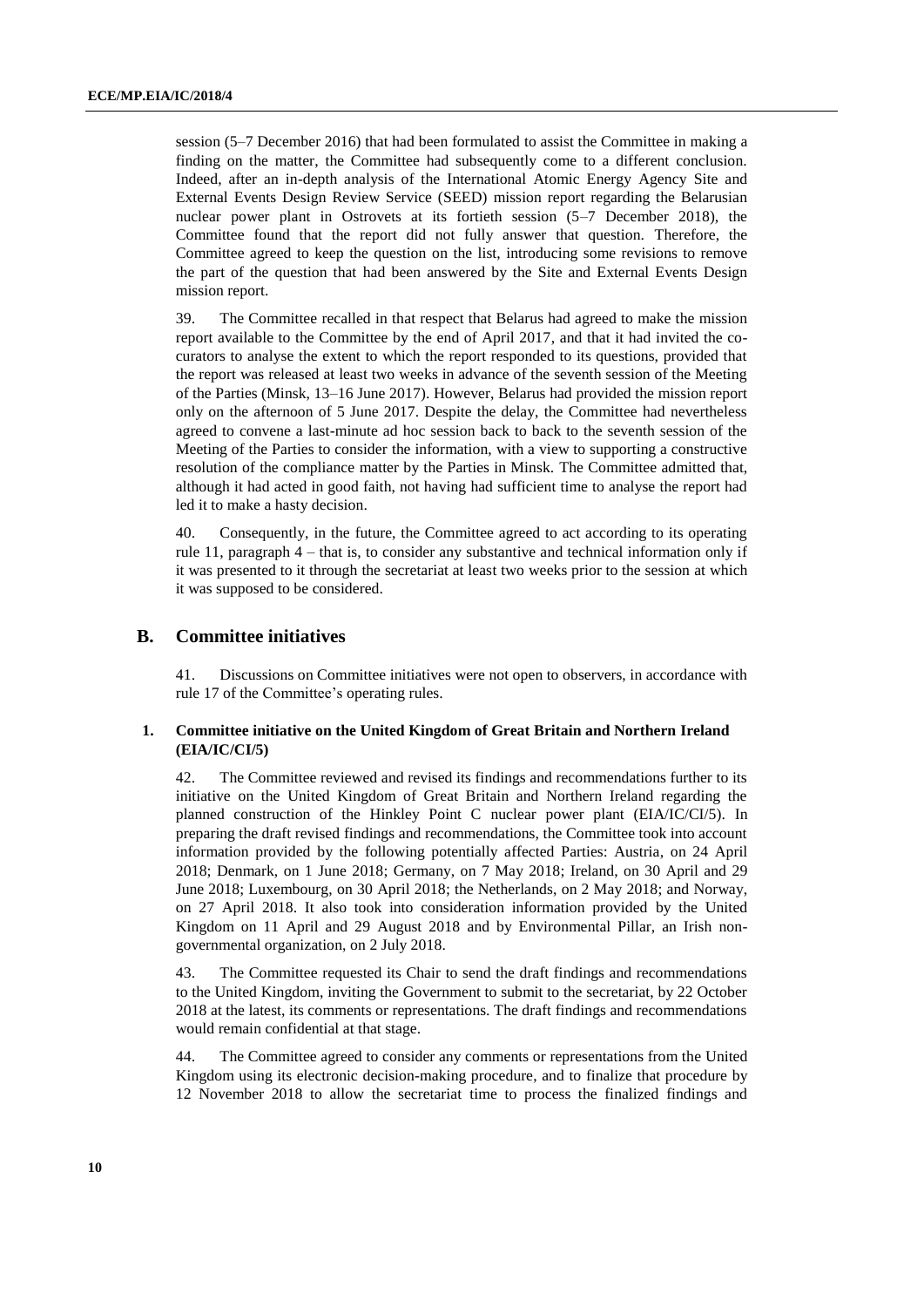recommendations as an official document. The Committee requested the secretariat to inform the United Kingdom accordingly.

45. The secretariat was also requested to subsequently provide the findings and recommendations to the United Kingdom, once issued as an official document, and to transmit them together with draft decision IS/1h on the matter for consideration by the Meeting of the Parties at its intermediary session. The related documents and information should also be posted on the Convention website.

#### **2. Serbia (EIA/IC/CI/6)**

46. The Committee considered the Committee initiative concerning compliance by Serbia with its obligations under the Convention in relation to the planned construction of a third block of the Kostolac lignite power plant in Serbia, by the River Danube, close to the border with Romania, further to the information provided by Bankwatch Romania Association (EIA/IC/CI/6). It noted the comments made by the non-governmental organization ClientEarth at the seventh meeting of the Working Group and the information received from that organization dated 18 June 2018 regarding the extension of the open-pit mine at Drmno.

47. The Committee recalled that at its thirty-sixth session (5–7 September 2016) it had found that, by notifying Romania, Serbia had brought the project into compliance with article 3, paragraph 1, of the Convention.

48. The Committee also recalled that, at the same session, it had discussed compliance by Serbia in relation to the planned extension of one of the two open-pit lignite mines (Drmno) associated with the power plant. It had noted that Serbia had concluded on the basis of a domestic assessment procedure (screening) that the increase in the yearly production limit of the open-pit lignite mine was not likely to cause adverse transboundary impacts and that consequently the application of the Convention had not been considered necessary. <sup>1</sup> Taking into account the information from ClientEarth, which contained new facts in relation to the procedure regarding the open-pit mine in Drmno, the Committee decided to start gathering information regarding the mine. It requested the Committee curator for the matter to prepare a detailed analysis of the information, including the history of the case and the questions for Serbia, by 15 November 2018 for their consideration by the Committee at its forty-third session (4–7 December 2018).

49. The Committee then revised draft decision IS/1e on compliance by Serbia with its obligations under the Convention with regard to the Kostolac lignite power plant. It requested the secretariat to transmit draft decision IS/1e to Serbia for information and to the Meeting of the Parties for consideration at its intermediary session.

50. The Committee asked the Chair to write to Serbia and ClientEarth to inform them about its deliberations during the session and agreed to continue consideration of the matter at its forty-third session.

### **C. General part of draft decision VII/2**

51. The Committee then revised the general part of draft decision VII/2, which would be presented as draft decision IS/1. The Committee requested the secretariat to forward draft decision IS/1 to the Meeting of the Parties for consideration and action at its intermediary session.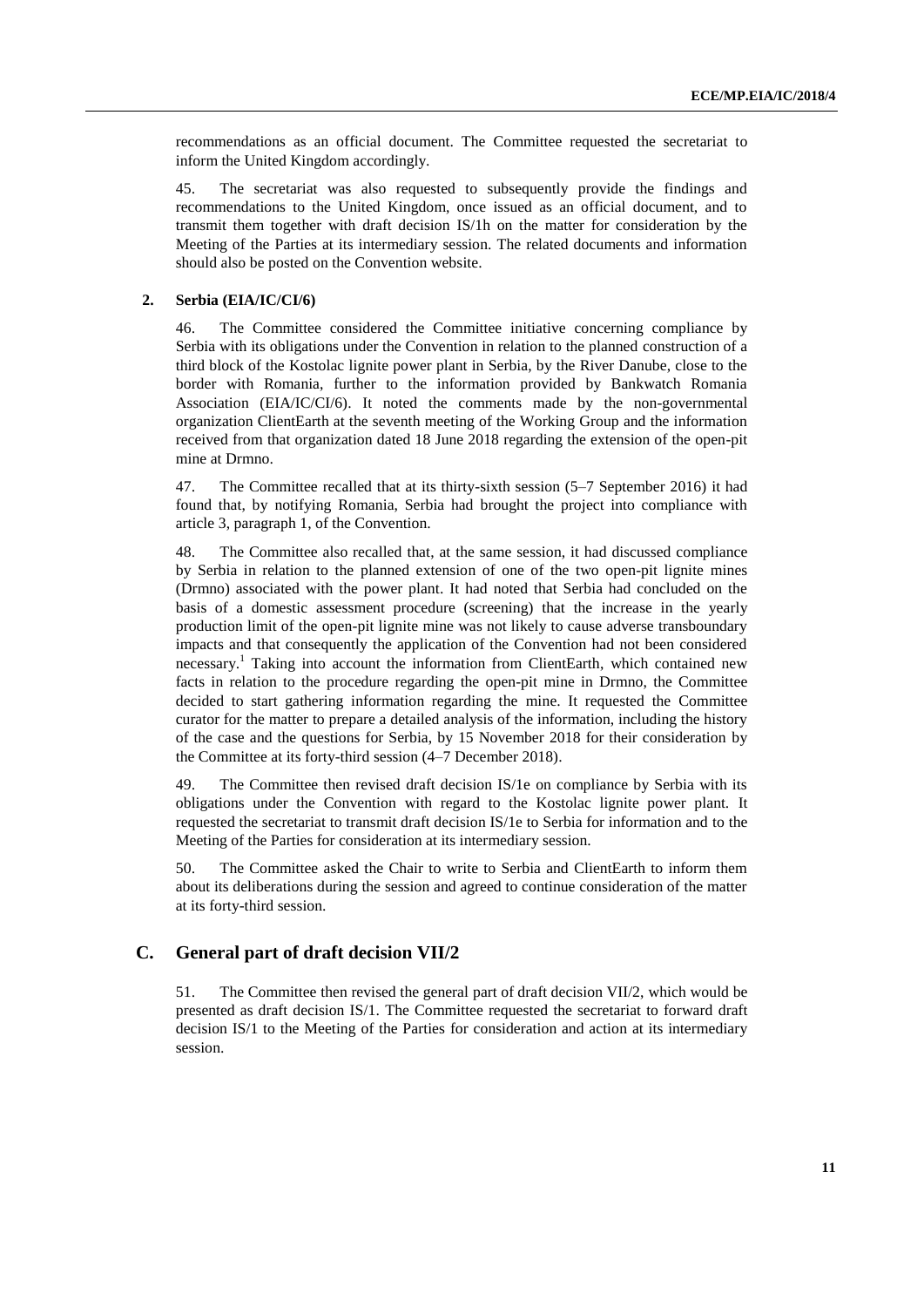### **III. Submissions**

52. A representative of the secretariat noted that no submissions had been received since the Committee's previous session and that there were no earlier submissions still under consideration.

### **IV. Information gathering**<sup>6</sup> **and review of implementation**

53. Owing to time constraints, in particular the need to prioritize the preparation of draft decisions for consideration by the Meeting of the Parties at its intermediary session, the Committee postponed consideration of the pending information-gathering matters to its subsequent sessions.

# **V. Presentation of the main decisions taken and closing of the session**

54. The Committee confirmed that it would next meet from 4 to 7 December 2018 and would hold its forty-forth session from 12 to 15 March 2019 and its forty-fifth session from 10 to 13 September 2019. All the meetings would be held in Geneva, unless the Committee decided otherwise.

55. The Committee adopted the draft report of its session, prepared with the support of the secretariat, with the exception of the report concerning Belarus which the Committee completed using its electronic decision-making procedure on 26 September 2018. The Chair then formally closed the forty-second session

<sup>6</sup> More information on information-gathering cases, including relevant documentation, is available from http://www.unece.org/environmental-policy/treaties/environmental-impact-assessment/areas-ofwork/review-of-compliance/information-from-other-sources.html.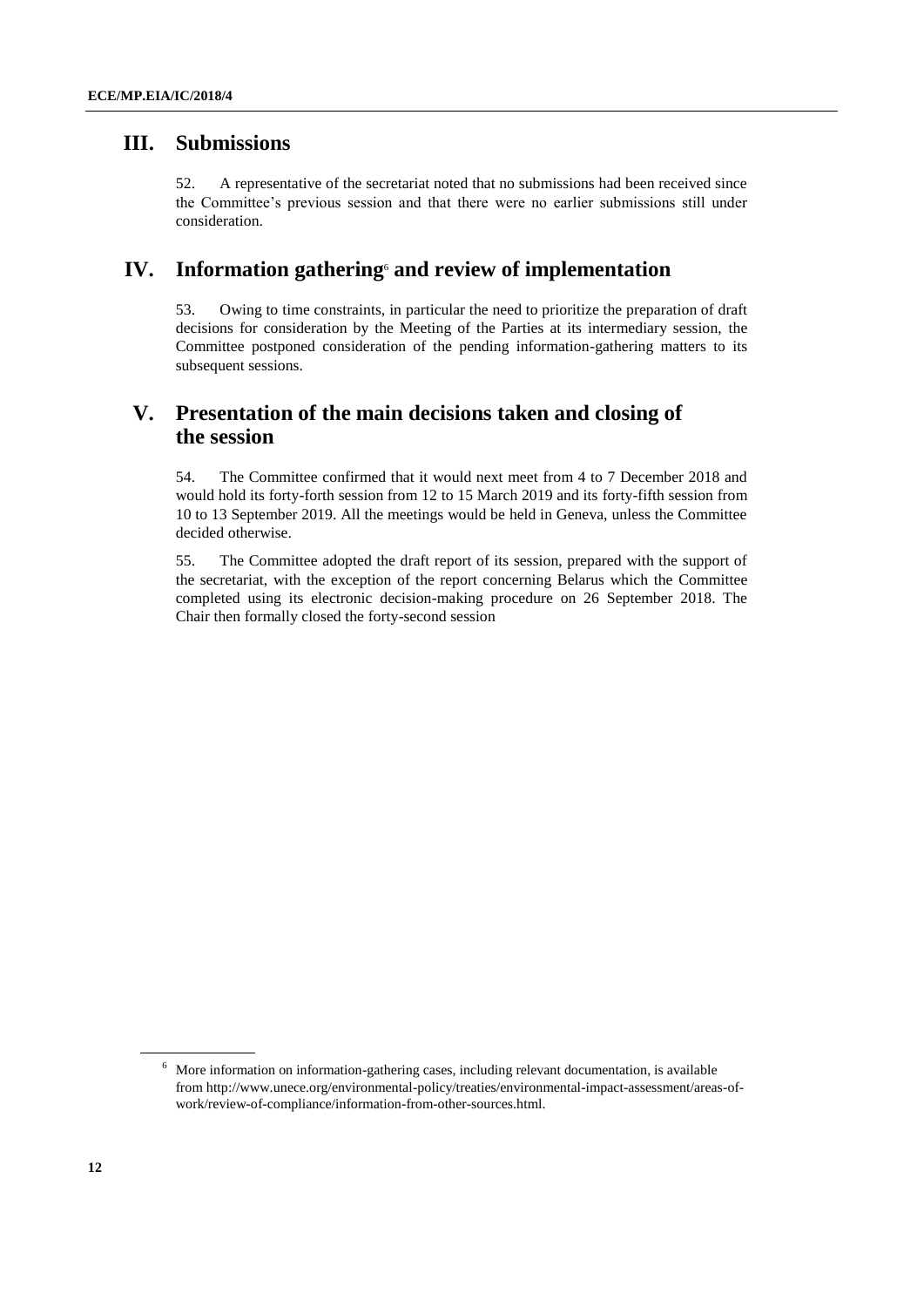### **Annex**

# **Follow-up to decision VI/2 further to a submission by Lithuania concerning Belarus in respect of the Belarusian nuclear power plant in Ostrovets**

### **Summary of the Committee's deliberations since the sixth session of the Meeting of the Parties**

1. At its sixth session (Geneva, 2–5 June 2014), the Meeting of the Parties adopted decision VI/2 regarding Belarus (paras. 48–64). The recommendations in that decision followed the Committee's findings and recommendations at its twenty-seventh session (12– 14 March 2013) on a submission by Lithuania (EIA/IC/S/4) expressing concerns in relation to the planned construction of a Belarusian nuclear power plant in Ostrovets, close to the border with Lithuania. The recommendations in decision VI/2 also included additional recommendations made by the Committee after considering extensive documentation submitted by Belarus and Lithuania prior to the sixth session of the Meeting of the Parties on steps taken to reach compliance with the Committee's earlier findings (ECE/MP.EIA/2014/4-ECE/MP.EIA/SEA/2014/4, paras. 53–56).

2. Also by decision VI/2, the Meeting of the Parties requested the Committee to thoroughly analyse the steps undertaken by the Belarus and Lithuania following the adoption of the Committee's report on its twenty-seventh session, to reflect the conclusions of its analysis in the report of its thirty-third session at the latest, and to report to the Meeting of the Parties at its seventh session on the matter.

3. Further to paragraph 59 of draft decision VI/2, Belarus and Lithuania have submitted regular reports and information since the sixth session of the Meeting of the Parties and have copied the Committee on their correspondence. To facilitate its deliberations, the Committee also held discussions, which did not constitute a formal hearing on the matter, with the delegations of Belarus and Lithuania at its thirty-fifth session (15–17 March 2016).

4. When examining the steps taken by both Parties since the Committee's twentyseventh session, the Committee noted the persistent disagreement between Belarus and Lithuania related, in particular, to scientific and other technical matters concerning the construction of the nuclear power plant, for example, regarding reasonable locational alternatives and the methodology and data used in determining the siting as described in the environmental impact assessment documentation.<sup>1</sup> In the 2014–2017 intersessional period, the Committee considered that it had neither the capacity nor the mandate to examine the scientific issues raised by the two Parties, and agreed to ask for expert advice, as provided for in its rules of procedure.<sup>2</sup> It noted, however, that there were no resources for such a proceeding. Therefore, in December 2015, the Committee recommended to the two Parties that they consider establishing and financing an expert body modelled after the inquiry commission provided for under appendix IV to the Convention. Belarus, despite encouragement from the Bureau in January  $2016<sup>3</sup>$  maintained its reservations regarding the

<sup>&</sup>lt;sup>1</sup> ECE/MP.EIA/IC/2015/4, para. 32; ECE/MP.EIA/IC/2016/2, para. 24; ECE/MP.EIA/IC/2016/4, para. 33; and ECE/MP.EIA/IC/2016/6, para. 26.

<sup>&</sup>lt;sup>2</sup> ECE/MP.EIA/6, decision III/2, appendix, paragraph 7 (d).

<sup>&</sup>lt;sup>3</sup> See informal notes of the Bureau meeting, available from www.unece.org/index.php?id=40421#/.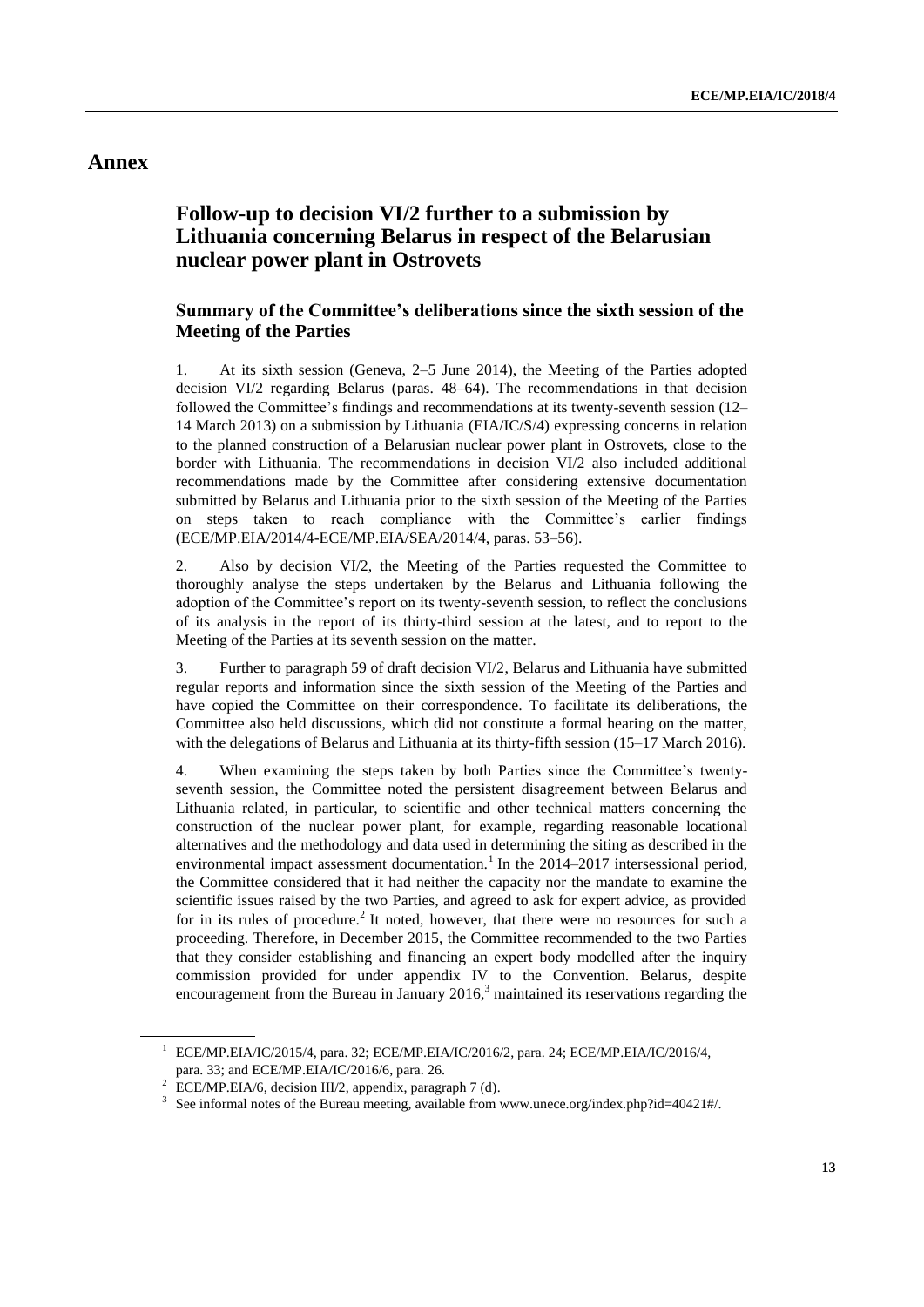Committee's proposal, pointing to the need to exhaust all possible avenues through bilateral consultations. 4

5. At its thirty-seventh session, in December 2016, the Committee regretted that the Parties had not agreed with its proposal to establish and finance the expert body, and also had been unable to find consensus on their points of disagreement through the bilateral expert consultations held in June and September 2016.<sup>5</sup>

6. With regard to the steps taken by both Parties since the Committee's twenty-seventh session, at its thirty-seventh session the Committee:

(a) Concluded that Belarus had undertaken all the required steps to reach the final decision as provided for in the Convention. However, based on the available information, the Committee could not reach a final conclusion on the compliance of the steps taken by Belarus to reach the final decision with the provisions of the Convention without answers to its five questions on technical and scientific aspects of environmental impact assessment documentation that it had put forward at that session and had annexed to draft decision VII/2 (ECE/MP.EIA/2017/8, annex I);<sup>6</sup>

(b) Recognized efforts made by Belarus since the sixth session of the Meeting of the Parties to satisfy the language requirements of the public consultations, further to paragraph 54 of decision  $VI/2$ ;<sup>7</sup>

(c) Noted that Belarus and Lithuania had made some efforts in agreeing on steps for the post-project analysis with respect to the nuclear power plant, which might involve the establishment of a joint body, ${}^{8}$  further to paragraphs 57 and 62 of decision VI/2, and agreed to invite the Meeting of the Parties to request Belarus and Lithuania to ensure sufficient public participation under post-project analysis regarding the nuclear power plant;

(d) Observed efforts by both Parties in negotiating a bilateral agreement for the implementation of the Convention in accordance with article 8, as set out in paragraph 58 of decision VI/2.<sup>9</sup>

7. At its thirty-eighth session (20–22 February 2017), with reference to its five questions (see para. 6 (a) above) the Committee further reiterated that it did not have the capacity or the mandate to examine the environmental and scientific issues that had been raised in connection with the activity at Ostrovets, but noted that its rules of procedure provided for the possibility to turn to expert advice. In the absence of resources to hire a consultant to provide such expert advice, the Committee continued the elaboration of two concrete proposals brought forward during its thirty-seventh session on how such advice could be provided to it. It then incorporated the two proposals in draft decision VII/2 on review of compliance with the Convention,<sup>10</sup> underlining that procedural and substantive aspects of the environmental impact assessment procedure could not necessarily be treated separately when assessing compliance, in particular, if the essence of the compliance case<br>in question was about substantive aspects  $\frac{11}{11}$ in question was about substantive aspects.

<sup>4</sup> ECE/MP.EIA/IC/2016/2, para. 23, ECE/MP.EIA/2017/4-ECE/MP.EIA/SEA/2017/4, para. 40.

<sup>5</sup> ECE/MP.EIA/IC/2016/6, para. 26.

<sup>6</sup> Ibid., para. 27 and annex I, ECE/MP.EIA/IC/2017/2, para. 8, and ECE/MP.EIA/2017/4- ECE/MP.EIA/SEA/2017/4, para. 41.

<sup>7</sup> ECE/MP.EIA/IC/2016/6, para. 29.

<sup>8</sup> Ibid., para. 30.

<sup>&</sup>lt;sup>9</sup> Ibid.

 $10$  ECE/MP.EIA/2017/8, paras. 57–61, and annex II.

<sup>&</sup>lt;sup>11</sup> ECE/MP.EIA/IC/2017/2, para. 9.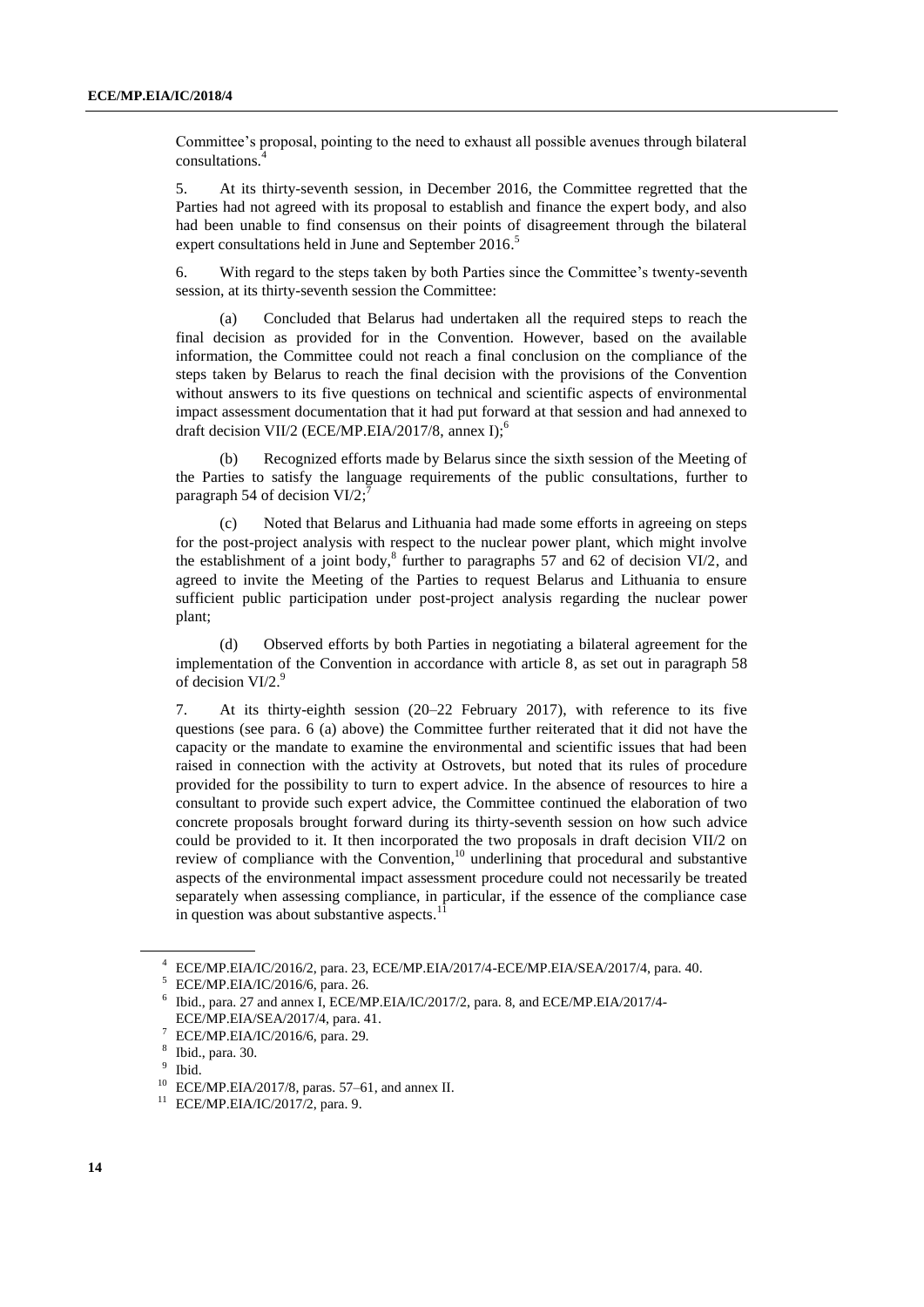8. At the same session, the Committee remarked that the report on the Site and External Events Design Review Service mission conducted by the International Atomic Energy Agency (IAEA) in Belarus in January 2017 might provide answers to some of its questions, but noted that the report would not be publicly released until April 2017. It therefore agreed to ask the co-curators for the case to try to find answers to its five questions in that report, if it was released at least two weeks in advance of the next session of the Meeting of the Parties. The Committee also agreed that, based on the co-curators recommendations, it would convene a virtual meeting to consider which questions had been properly answered by the report. It further agreed that its Chair would inform the Meeting of the Parties to the Convention of the outcomes of any further deliberations on the matter at its seventh session. 12

9. With regard to the Site and External Events Design mission, the Committee regretted that, according to the information available at the thirty-eighth session, Belarus had not entirely followed the suggestion of the Meeting of the Parties in paragraph 64 of its decision VI/2, as it had not specifically invited IAEA to evaluate the site selection criteria as well. The Committee nevertheless congratulated Belarus for having taken that confidence-building measure, and encouraged it to continue with such measures in the future.<sup>13</sup>

10. After finalizing its recommendations to the Meeting of the Parties before its seventh session, the Committee stressed that, with the active support of both Parties, it had attempted over the 2014–2017 intersessional period all reasonable approaches to assist the Parties to fully comply with their obligations under the Convention.<sup>14</sup>

11. Further to its decision at its thirty-eighth session, the Committee at its ad hoc session in Minsk in June 2017 examined the Site and External Events Design mission report provided by Belarus on 5 June 2017. In particular, after the presentation by the co-curators of their analysis of the report, the Committee considered which of the five questions on technical and scientific aspects of the environmental impact assessment documentation had been duly answered by the mission report and revised annex I to decision VII/2 accordingly.

12. At the ad hoc session, the Committee recalled that its first question had referred to the characteristics of an aircraft whose direct crash on a commercial nuclear power reactor should be assessed before building a reactor. It noted, based on the mission report, that according to the IAEA Safety Guide No. NS-G-3.1 that "the plant should be protected against crashes of aircraft of any type".<sup>15</sup> The Committee also noted that the mission report indicated that Belarus had conducted a "Detailed Aircraft Hazard Assessment" following which protection measures for large aircraft, and design protection measures for small aircraft, had been implemented. The Committee remarked that, according to the report, no safety issues had been found. The Committee concluded that the report had properly answered its first question and, therefore, decided to follow the recommendation of its cocurators and remove it from annex I to decision VII/2.

13. The Committee then reviewed the report with respect to its next three questions, but it did not find answers to them. It thus decided to maintain them on the list.

<sup>12</sup> Ibid., para. 10.

<sup>13</sup> Ibid., para. 11.

<sup>14</sup> Ibid., para. 12.

<sup>&</sup>lt;sup>15</sup> External Human Induced Events in Site Evaluation for Nuclear Power Plants, IAEA Safety Standards Series No. NS-G-3.1 (Vienna, 2002), para. 5.11.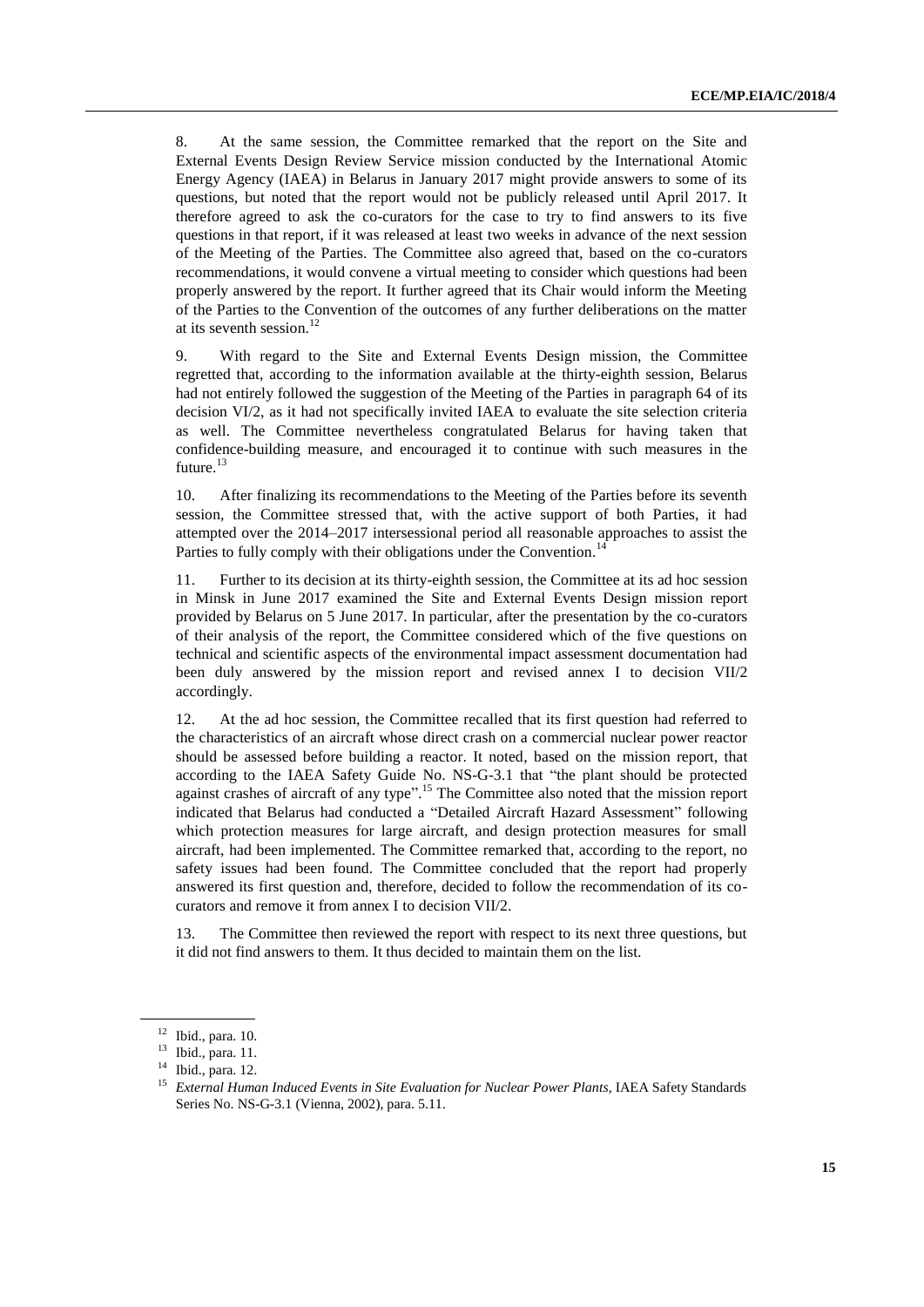14. Regarding the fifth and last question, the Committee noted that, although there was no mention in the report of the application of selection and exclusion criteria, such as the geological and seismotectonic structure of the site and seismic hazard assessment (probabilistic assessment), for the assessment of the suitability of the nuclear power plant site, the report had included specific reference to the current seismic hazard at Ostrovets. The information in the report indicated that there were no safety issues connected to seismic hazards related to ground motion and fault displacement, nor to geotechnical issues such as liquefaction, slope stability, cavities and karstic formations. For that reason, the Committee found that the information in the report properly answered the fifth question, and decided to also remove that question from the list.

15. At its seventh session, the Meeting of the Parties to the Convention was unable to reach consensus regarding draft decision VII/2, agreeing to finalize decision VII/2 at an intermediary session to be convened at the end of 2018 or the beginning of 2019. The Committee was mandated to prepare a revised draft decision VII/2 for consideration at the intermediary session, taking into account the work already carried out and progress achieved before, during and in the margins of the Minsk meeting.<sup>16</sup> The Committee took note of the comments from Belarus and the European Union to draft decision VII/2 at the seventh session of the Meeting of the Parties. The Committee noted, among others, that Belarus had not found the two alternatives for obtaining the expert advice referred to in annex II to decision VII/2 to be feasible. Belarus had proposed that the Committee should instead seek expert advice from IAEA.

16. At its fortieth session in December 2017, the Committee maintained its opinion that the site selection remained the key issue. During its further deliberations on the matter, it also concluded that the Site and External Events Design mission report did not fully answer the fifth question. To support its subsequent deliberations, the Committee decided to revise that question and, in addition, introduced some modifications to the three remaining questions of annex I to draft decision VII/2. As the Meeting of the Parties in Minsk had not reached consensus regarding the Committee's proposals to obtain external expert advice, and as suggested during the sessional period, the Committee agreed to turn to IAEA for advice on its remaining questions.<sup>17</sup>

17. As requested by the Committee, the ECE Executive Secretary wrote to IAEA, inviting it to provide answers to the Committee's questions regarding the Belarusian nuclear power plant in Ostrovets in advance of the Committee's forty-first session in February 2018. Moreover, the Committee noted that although Belarus had already provided extensive information on the matter, the Committee still needed a clear and concise summary from Belarus of the site selection procedure in order to support its assessment.<sup>18</sup> To assist Belarus in that process, the Committee formulated a set of specific questions that were communicated to Belarus on 10 January 2018.

18. At its forty-first session the Committee noted, inter alia, that the summary of the information on the site selection provided by Belarus contained no new information that would have explained the rationale for choosing the Ostrovets site over the alternative sites. The Committee also noted that, in its responses to the Committee's questions, IAEA had provided references to its relevant safety standards without elaborating how those standards had been applied in the case of the nuclear power plant in Ostrovets.<sup>19</sup>

<sup>&</sup>lt;sup>16</sup> ECE/MP.EIA/23-ECE/MP.EIA/SEA/7, para. 23.

<sup>17</sup> ECE/MP/EIA/IC/2017/6, para. 32–33.

<sup>18</sup> ECE/MP/EIA/IC/2017/6, para. 34.

<sup>19</sup> ECE/MP.EIA/IC/2018/2, paras. 43–44.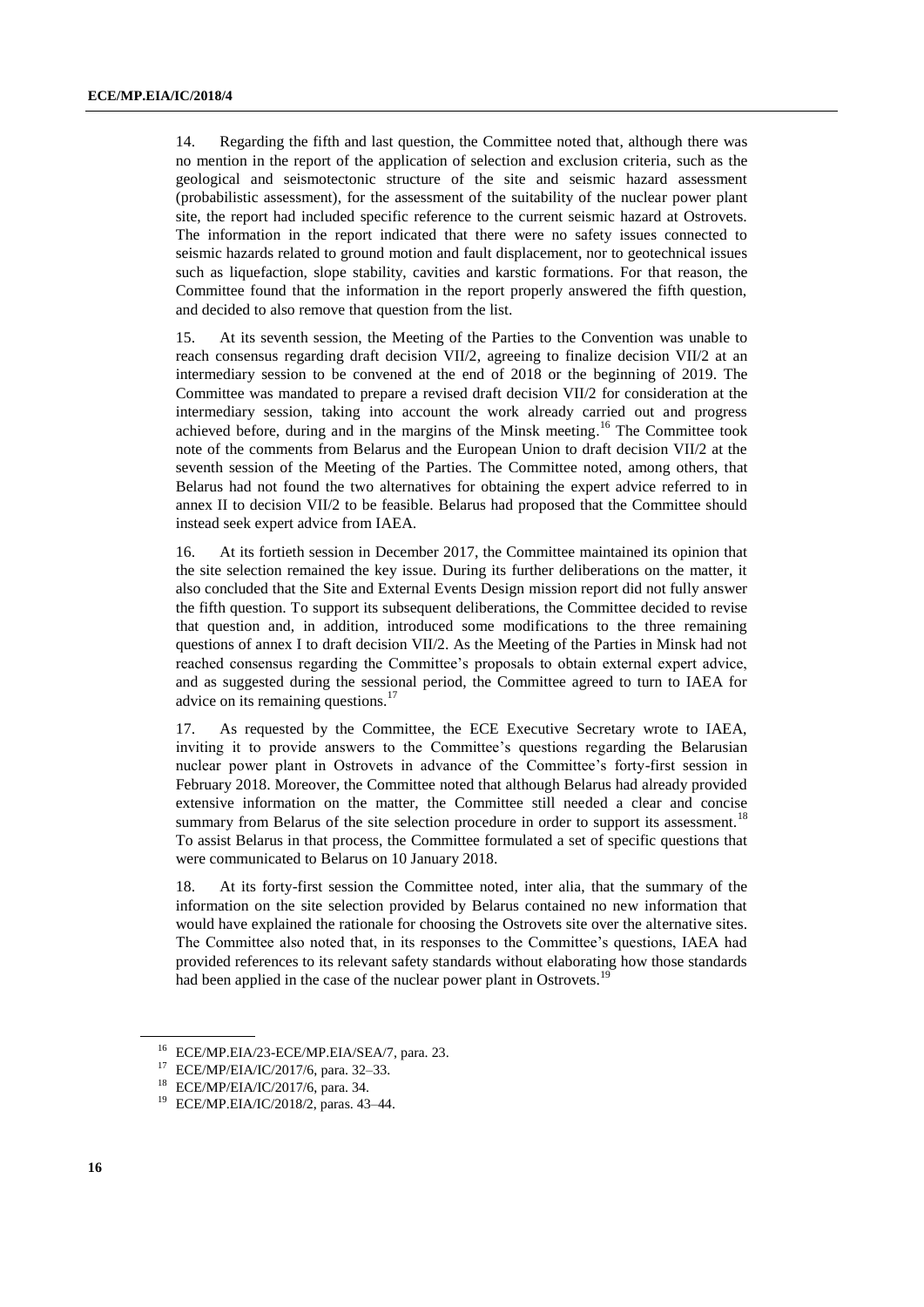19. The Committee regretted that its questions on technical and scientific issues remained unanswered. Having exhausted all avenues for receiving external expert advice, and considering the unprecedented circumstances related to the compliance matter, the Committee decided exceptionally to examine the documentation prepared by Belarus under the environmental impact assessment procedure by itself<sup>20</sup> and, as appropriate, to seek the services of scientific experts and other technical advice or to consult other relevant sources in accordance with its structure and functions.<sup>21</sup>

20. The Committee agreed through its electronic decision-making procedure on the key elements to be considered during its examination of the environmental impact assessment documentation of Belarus in order to answer its remaining technical and scientific questions. In addition, the Committee invited Belarus to provide answers to the questions and, for the sake of transparency, also invited Lithuania to provide its views on the matter.<sup>22</sup>

21. At its forty-second session (Geneva, 11–14 September 2018), the Committee considered the results of its examination of the environmental impact assessment documentation of the nuclear power plant in Ostrovets prepared by Belarus, also taking into account the answers to the Committee's scientific and technical questions provided by Belarus on 9 July 2018 and the views of Lithuania on the matter presented in a letter of 28 May 2018.

22. With regard to the Committee's question concerning the population density and the size of the area to be considered in the environmental impact assessment documentation, the Committee agreed that Belarus had addressed the matter in an acceptable manner. It found that the IAEA guidelines established criteria to determine preventive safety measures for such an area, although those criteria were not specifically in relation to the preparation of environmental impact assessment documentation. It also agreed that the environmental impact assessment documentation prepared by Belarus described an area within a radius of about 25 to 30 kilometres, but that the information provided regarding the territory of Belarus to be considered in the environmental impact assessment documentation was more thoroughly described than the information concerning the territory of Lithuania that was concerned. It also noted the information from Belarus that it had experienced some difficulties in obtaining more detailed information related to the Lithuanian population within the prescribed area.

23. Concerning the second question, on the contamination of rivers and groundwater, the Committee found that the information in the environmental impact assessment documentation covered both the conditions related to normal operation of the nuclear power plant and the effects of accidents, including "beyond design basis" accidents. It considered that the long-term effects of airborne fallout were described in general, and while it did not specifically address Lithuanian territory, the description was found to be sufficient. The Committee also considered that the information provided in the environmental impact assessment documentation regarding risks for pollution to water in case of an emergency was acceptable for the purposes of the Convention as a basis for a final decision.

24. When considering the question on the management of radioactive waste and spent fuel, the Committee noted that the environmental impact assessment documentation included information regarding the planned management of radioactive waste and spent

<sup>&</sup>lt;sup>20</sup> The Committee's composition since the sixth session of the Meeting of the Parties had also changed, providing it with more expertise and capacity to examine the scientific and technical aspects of the environmental impact assessment documentation.

<sup>21</sup> ECE/MP.EIA/IC/2018/2, para. 45.

 $22$  Ibid.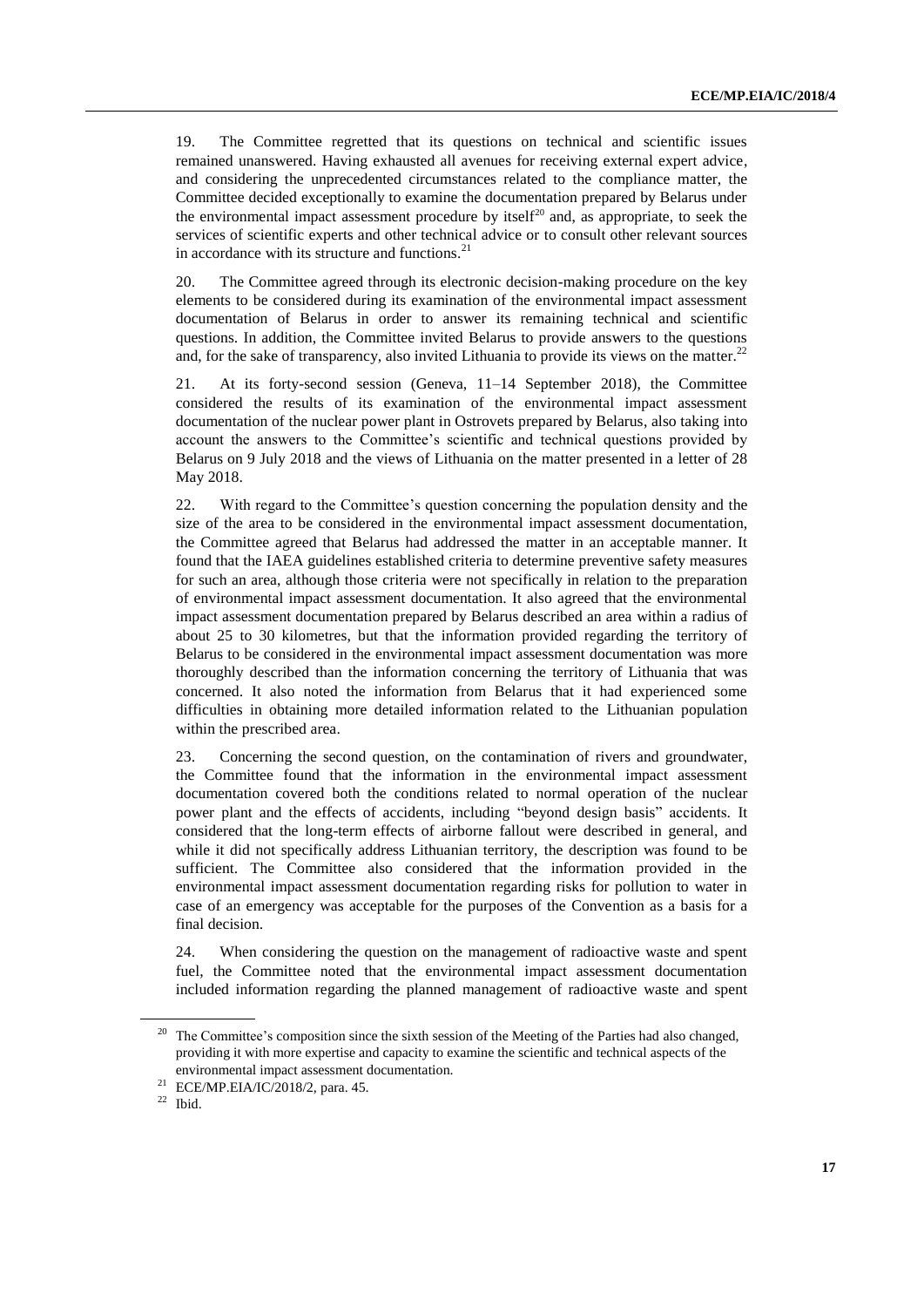fuel. According to the environmental impact assessment documentation, the contracts for the management of spent nuclear fuel that were foreseen had not been concluded at the time, which, in the view of the Committee was common at that stage of the process and, in that regard, the Committee found that the item had been addressed in an acceptable manner. However, the Committee underlined the need to ensure proper implementation of the management of waste, according to the planned procedure.

25. With regard to its last question, concerning the site selection, the Committee recalled its previous opinions that the environmental impact assessment documentation had to evaluate and justify different elements to be taken into account for the reasonable locational alternatives referred to in appendix II to the Convention. The choice of the location of the proposed activity should result from the environmental impact assessment procedure and should not be determined before the final environmental impact assessment report was issued, unless the choice of the location was determined in an appropriate strategic environmental assessment procedure that included a transboundary procedure.<sup>23</sup> Furthermore, the Committee noted that, according to appendix II to the Convention, the environmental impact assessment documentation should contain, as a minimum, inter alia, a description, where appropriate, of reasonable alternatives to the proposed activity and also the no-action alternative; and "a description of the potential environmental impact of the proposed activity and its alternatives and an estimation of its significance".

26. In the Committee's view, for certain activities, in particular for nuclear power plants where the magnitude of a significant adverse transboundary impact could be very high in case of a severe accident, integrating sufficient information in the environmental impact assessment documentation on the selection of alternatives and the likely impacts is of extreme importance, in keeping with the precautionary principle enshrined in the Convention and the Convention's objective of enhancing international cooperation in assessing environmental impact, in particular in a transboundary context.

27. The Committee noted that it had provided Belarus with several opportunities to demonstrate that the issue of site selection had been properly addressed, but that Belarus had failed to provide the Committee with information to sufficiently justify the selection of the Ostrovets site over the other alternative sites (see paras. 17, 18 and 20 above). Given that lack of information, the Committee concluded that the issue had not been addressed in an acceptable manner under the Convention to support the final decision on the activity.

28. The Committee agreed on its findings that:

(a) The environmental impact assessment documentation, which had been made available to the affected parties and the public, made reference to locational alternatives for a nuclear power plant and to criteria for the site selection, but did not provide sufficient information supporting and justifying the selection of the Ostrovets site to take the final decision on the activity in accordance with the Convention;

(b) By not providing such evidence in the environmental impact assessment documentation and the final decision on the activity, Belarus had failed to comply with article 4, paragraph 1, article 5, paragraph (a), and article 6, paragraph 1, of the Convention.

26. The Committee recommended that the Meeting of the Parties at its intermediary session:

(a) Urge Belarus to ensure that, in the context of any future decision-making regarding any planned activity that fell under the Convention, the environmental impact assessment documentation contained a proper evaluation of reasonable alternatives,

<sup>&</sup>lt;sup>23</sup> ECE/MP.EIA/IC/2013/2, annex, para. 54.